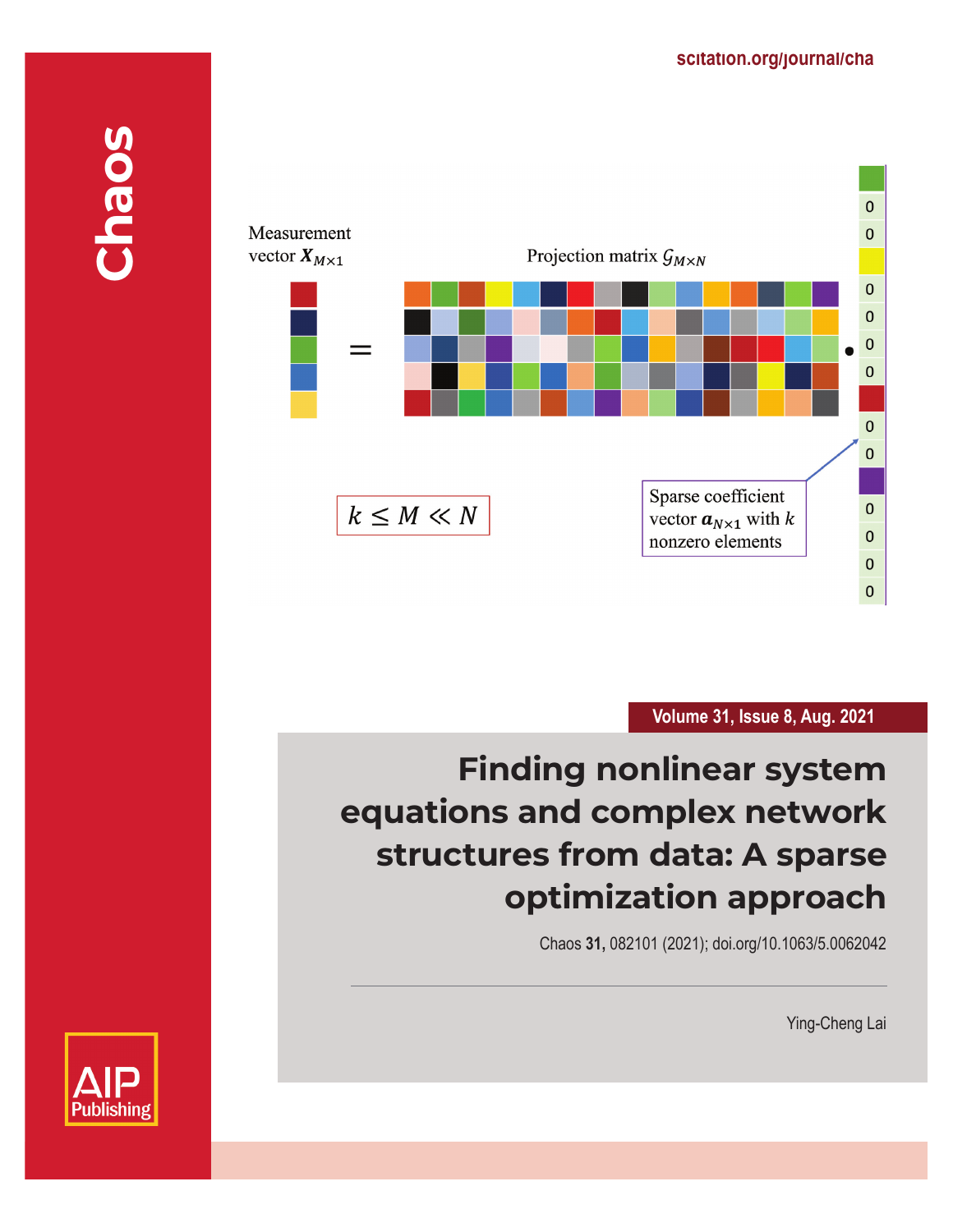# Finding nonlinear system equations and complex network structures from data: A sparse optimization approach **o**

Cite as: Chaos **31**, 082101 (2021); doi: 10.1063/5.0062042 Submitted: 1 July 2021 · Accepted: 11 August 2021 · Published Online: 27 August 2021



Ying-Cheng Lai<sup>1,2,a)</sup>

#### AFFILIATIONS

<sup>1</sup>School of Electrical, Computer, and Energy Engineering, Arizona State University, Tempe, Arizona 85287-5706, USA <sup>2</sup>Department of Physics, Arizona State University, Tempe, Arizona 85287, USA

a)**Author to whom correspondence should be addressed:** Ying-Cheng.Lai@asu.edu

#### ABSTRACT

In applications of nonlinear and complex dynamical systems, a common situation is that the system can be measured, but its structure and the detailed rules of dynamical evolution are unknown. The inverse problem is to determine the system equations and structure from time series. The principle of exploiting sparse optimization to find the equations of dynamical systems from data was first articulated in 2011 by the ASU group. The basic idea is to expand the system equations into a power series or a Fourier series of a finite number of terms and then to determine the vector of the expansion coefficients based solely on data through sparse optimization. This Tutorial presents a brief review of the recent progress in this area. Issues discussed include discovering the equations of stationary or nonstationary chaotic systems to enable the prediction of critical transition and system collapse, inferring the full topology of complex oscillator networks and social networks hosting evolutionary game dynamics, and identifying partial differential equations for spatiotemporal dynamical systems. Situations where sparse optimization works or fails are pointed out. The relation with the traditional delay-coordinate embedding method is discussed, and the recent development of a model-free, data-driven prediction framework based on machine learning is mentioned.

*Published under an exclusive license by AIP Publishing.* https://doi.org/10.1063/5.0062042

**In experiments and real-world applications, the detailed equations of motion of an underlying system are often unknown, but observational data from the relevant dynamical variables of the system are available. As equations of motion are required for constructing a mathematical description of the dynamical system and thus represent a proof that some understanding of the system has been gained, a question is whether it would be possible to determine the system equations from data. This inverse problem of finding the system equations from data was first attempted by Crutchfield and McNamara in 1987, who developed an information based method to extract the effective equations of motion that may be different from the original equations. A method based on the inverse Frobenius–Perron operator to design a dynamical system that is "near" the original system in terms of the invariant density was proposed in 2000 by Bollt. About ten years ago, the idea of exploiting sparse optimization, e.g., compressive sensing, to find the governing equations of nonlinear dynamical systems was articulatedby the ASU group (see Refs. 78 and 89). The method has been extended to finding the full connecting** **topology of complex networks hosting oscillatory, evolutionary game, or binary-state dynamics and to finding partial differential equations (PDEs) for spatiotemporal dynamical systems. This Tutorial provides a succinct review of the sparse optimization principle for finding system equations from observational data. The range of applicability and limitations are discussed.**

#### I. INTRODUCTION

In nonlinear dynamics, the traditional solution to the inverse problem, i.e., to analyze time series to probe into the inner "gears" of the system, is based on the paradigm of delay-coordinate embedding.<sup>1,2</sup> The research started about four decades ago when Takens<sup>1</sup> proved that the underlying dynamical system can be faithfully reconstructed from a time series with a one-to-one correspondence between the reconstructed and the true but unknown dynamical systems. From the reconstructed system, statistical quantities characterizing the dynamical invariant set of the original system can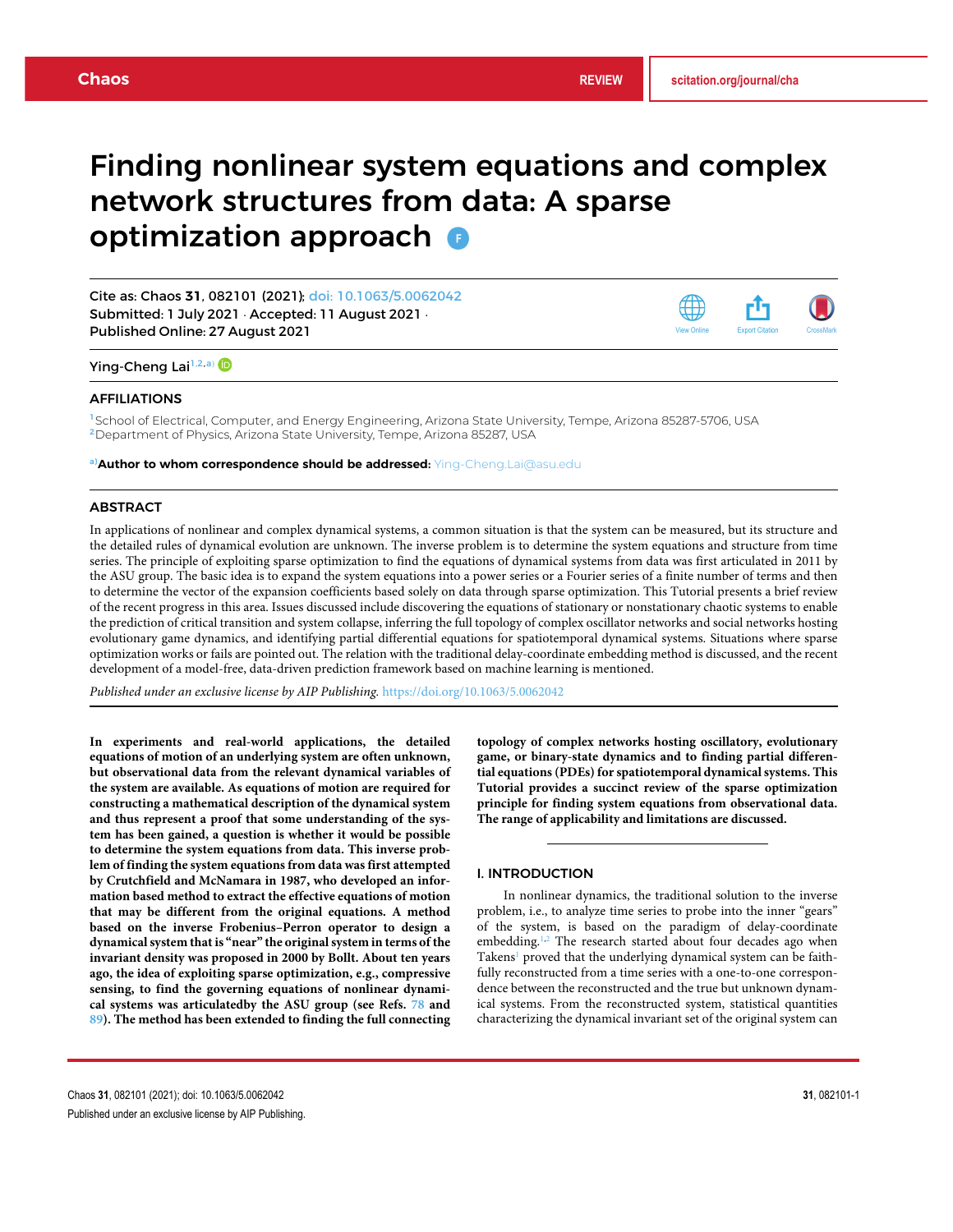be assessed.3,4 For example, from a time series, the fractal dimensions of the underlying chaotic attractor can be estimated,  $\bar{5}$  –12 as well as the Lyapunov exponents<sup>13-19</sup> and some unstable periodic orbits.<sup>20-25</sup> The continuity and differentiability of the original dynamical system can be tested.<sup>26–30</sup> Practical issues on determining the basic parameters of delay-coordinate embedding such as the proper time delay<sup>11,12,31-36</sup> and the embedding dimension<sup>37</sup> were addressed. Takens' paradigm was also extended to dynamical systems in the regime of transient chaos $38-43$  and to systems with a time delay.<sup>4</sup>

There were previous methods on data-based identification and forecasting of nonlinear dynamical systems.45–68 One approach is to approximate a nonlinear system by a large collection of linear equations in different regions of the phase space to reconstruct the Jacobian matrices on a proper grid<sup>45,50,55</sup> or to fit ordinary differential equations to chaotic data.52 Approaches based on chaotic synchronization<sup>58</sup> or genetic algorithms<sup>60,68</sup> to system-parameter estimation were also investigated. In most studies, short-term predictions can be achieved. For nonstationary systems, the method of overembedding was introduced $62$  in which the time-varying parameters were treated as independent dynamical variables so that the essential aspects of determinism of the underlying system can be identified.

Takens' embedding paradigm, while having evolved into a powerful and effective framework in the past 40 years to address the inverse problem in nonlinear dynamical systems, gives only a topological equivalent of the system of interest: it does not give the equations of motion of the original system. As such, the state evolution cannot be predicted nor critical transitions leading to a possible system collapse upon parameter variations. The inverse problem of determining the system equations from measurements was addressed in 1987 by Crutchfield and McNamara,<sup>69</sup> who extended the notion of qualitative information contained in a sequence of observations to deduce the effective equations of motion that give the deterministic portion of the observed behavior. The effective equations, however, may contain additional terms that are not present in the original equations. The idea of using the inverse Frobenius–Perron problem through *L*<sup>∞</sup> to design a dynamical system that is "near" the original system with a desired invariant density was proposed in 2000 by Bollt.<sup>70</sup> Modeling and nonlinear parameter estimation using the least squares  $(L^2)$  best approximation (Kronecker product representation) were articulated and analyzed in 2007 by Yao and Bollt.<sup>71</sup> In the past decade, the idea of using sparse  $(L<sup>1</sup>)$  optimization methods such as compressive sensing<sup>72–77</sup> was articulated<sup>78–86</sup> for discovering the exact equations of motion for certain class of nonlinear and complex dynamical systems.<sup>87</sup> Quite recently, entropic regression for overcoming the problem of outliers in nonlinear system identification was articulated.<sup>88</sup>

The principle of sparse optimization for finding the equations of nonlinear dynamical systems from data was first published78 by the author's group at the Arizona State University in 2011.<sup>89</sup> The basic idea is that many nonlinear dynamical systems in nature and engineering are governed by smooth functions that can be approximated by series expansions. The inverse problem of determining the system equations then boils down to estimating the coefficients in the series. If the series contains many high-order terms, the total number of coefficients to be estimated will be large. In this case, there is no advantage to use the series expansions, and the problem remains as difficult as with the original equations. However, if the system equations are relatively simple in the sense that most coefficients in the series expansions are zero, as in many classical nonlinear dynamical systems, the vector of all the coefficients to be determined will be sparse, rendering applicable and effective sparse optimization methods such as compressive sensing<sup>72,73,75-77</sup> originally developed in the field of signal processing in engineering and applied mathematics. A virtue common to sparse optimization methods is the low requirement of observation data. In addition to enabling finding equations of nonlinear dynamical systems from data,78,90 compressive sensing has also been exploited for the reconstruction of complex networks with discrete and continuous time nodal dynamics<sup>78,80</sup> and evolutionary game dynamics,<sup>79</sup> for detecting hidden nodes, <sup>82,84</sup> for predicting and controlling network synchronization dynamics,<sup>81</sup> and for reconstructing spreading dynamics based on binary data.<sup>85</sup>

# II. PRINCIPLE OF DISCOVERING SYSTEM EQUATIONS FROM DATA BASED ON SPARSE OPTIMIZATION

Compressive sensing solves the following convex optimization problem:

$$
\min \|a\|_1 \quad \text{subject to} \quad \mathcal{G} \cdot a = X,\tag{1}
$$

where  $a$  is a sparse vector to be determined,  $G$  is a known random projection matrix, **X** is a measurement vector constructed from the available data, and  $||\mathbf{a}||_1 = \sum_{i=1}^{N} |\mathbf{a}_i|$  denotes the  $L_1$  norm of vector **a**. Compressive sensing is a paradigm of high-fidelity signal reconstruction using only sparse data, $72,73,75-77$  which was originally developed to solve the problem of transmitting massive data sets, such as those collected from a large-scale sensor network. Because of the high dimensionality, direct transmission of such data sets would require a broad bandwidth. However, a common situation with sensor networks is that, most of the time, majority of the sensors are inactive so that the data set collected from the entire network at a time is sparse. For example, say, a data set of *N* points is represented by an  $N \times 1$  vector **a**, where *N* is a large integer. Since **a** is sparse, most of its entries are zero and only a small number of *k* entries are non-zero, where  $k \ll N$ . One can use a Gaussian random matrix  $\mathcal G$ of dimension  $M \times N$  to obtain an  $M \times 1$  vector  $X: X = G \cdot a$ , where *M* ∼ *k*. Because the dimension of **X** is much smaller than that of the original vector **a**, transmitting **X** would require a much smaller bandwidth, provided that **a** can be reconstructed at the receiver end of the communication channel.

The problem of reconstructing the equations of a nonlinear dynamical system from data can be formulated in the compressive sensing framework.<sup>78,90</sup> Consider a general dynamical system described by

$$
\frac{d\mathbf{x}}{dt} = \mathbf{F}(\mathbf{x}),\tag{2}
$$

where **x** is an *m*-dimensional vector:  $\mathbf{x} \equiv (x_1, x_2, \dots, x_m)^T$ , and  $\mathbf{F}(\mathbf{x})$ represents the velocity (vector) field of the system with *m* components:  $\mathbf{F}(\mathbf{x}) = [F_1(\mathbf{x}), F_2(\mathbf{x}), \dots, F_m(\mathbf{x})]^T$ . The goal is to determine **F(x)** from limited measured time series  $\mathbf{x}(t)$ . The basic idea<sup>78</sup> is to expand the velocity field as a multi-dimensional power series. In particular, the *j*th component of the velocity field can be expanded to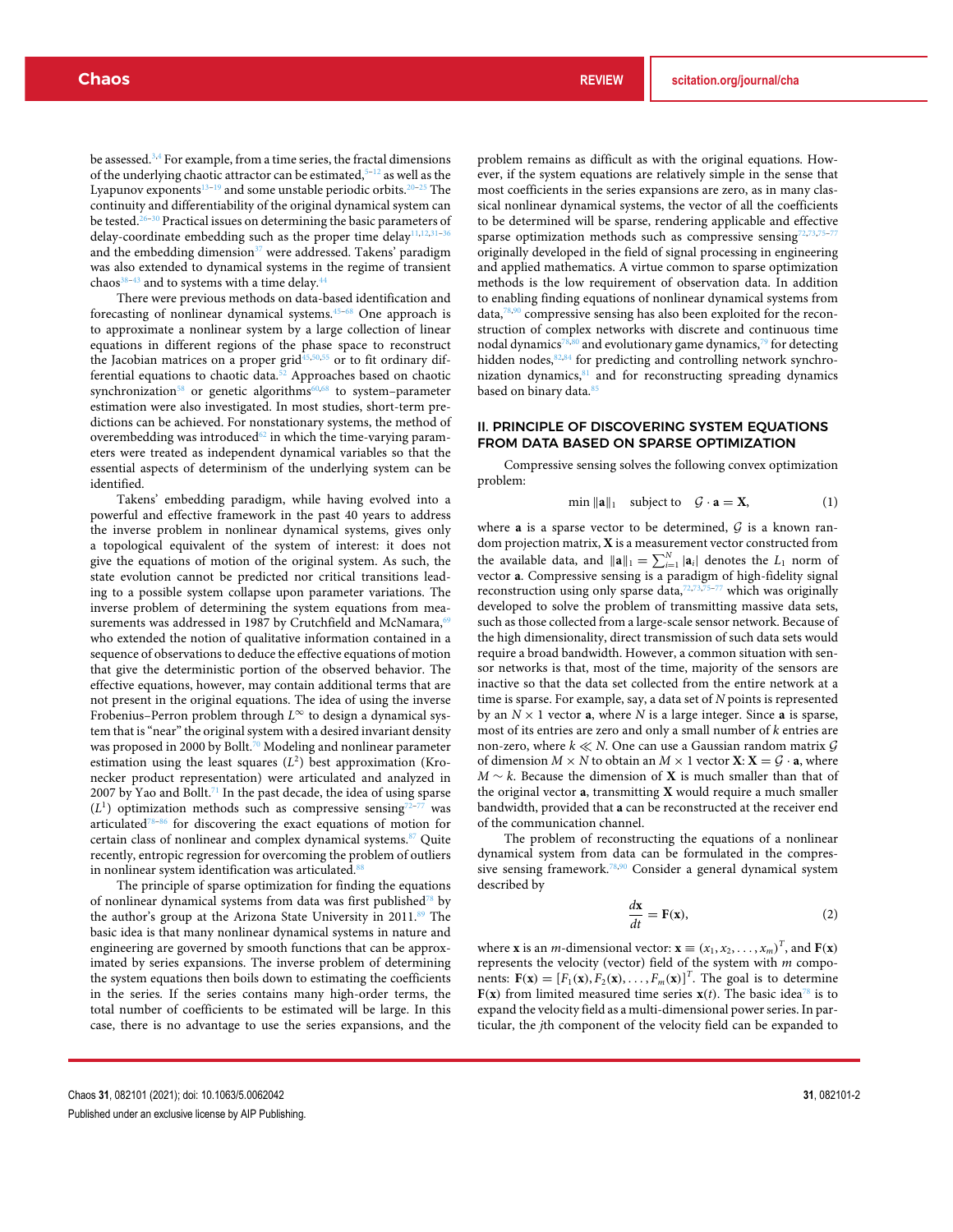order *q* as

$$
F_j(\mathbf{x}) = \sum_{l_1=0}^q \sum_{l_2=0}^q \cdots \sum_{l_m=0}^q (a_j)_{l_1 l_2 \ldots l_m} x_1^{l_1} x_2^{l_2} \ldots x_m^{l_m},
$$
(3)

where  $(a_j)_{l_1l_2...l_m}$   $(l_1, \ldots, l_m = 1, \ldots, q)$  constitute the set of  $(1 + q)^m$ coefficients to be determined from the measurements. If this set of coefficients is dense in the sense that most of them are nontrivial, then resorting to the power series expansion as in Eq. (3) does not lead to any step closer to the solution because the coefficients cannot be determined based on limited measurements. However, if the coefficient set is sparse in that most of its elements are zero, then it would be possible to use compressive sensing to uniquely solve for the nontrivial coefficients. Some well studied nonlinear dynamical systems, such as the classic Lorenz<sup>91</sup> and Rössler<sup>92</sup> oscillators, fall into this "sparse" category because their vector fields contain only a few power series terms.

To better understand the mathematical structure of the problem formulation, consider the concrete case of a three-dimensional phase space  $(m = 3)$  and a power series expansion up to order three  $(n = 3)$ . In this case, the total number of unknown coefficients is  $(1 + n)^m = 64$ . For convenience, let the dynamical variables be  $\mathbf{x}(t) \equiv [x(t), y(t), z(t)]^T$ . The first component of the vector field can be written as

$$
F_1(\mathbf{x}) = (a_1)_{000} x^0 y^0 z^0 + (a_1)_{100} x^1 y^0 z^0 + \dots + (a_1)_{333} x^3 y^3 z^3. \tag{4}
$$

The  $N = 64$  coefficients to be determined can be organized into a vector, a  $N \times 1$ -dimensional column vector,

$$
\mathbf{a}_1 \equiv \begin{pmatrix} (a_1)_{000} \\ (a_1)_{100} \\ \dots \\ (a_1)_{333} \end{pmatrix} . \tag{5}
$$

Defining all the combinations of the powers of the dynamical variables in Eq. (4) as a  $1 \times 64$ -dimensional row vector,

$$
\mathbf{g}(t) \equiv \left[ x^0(t) y^0(t) z^0(t), x^1(t) y^0(t) z^0(t), \dots, x^3(t) y^3(t) z^3(t) \right], \quad (6)
$$

we can write Eq. (4) as

$$
F_1[\mathbf{x}(t)] = \mathbf{g}(t) \cdot \mathbf{a}_1. \tag{7}
$$

Suppose measurements of the dynamical variables  $\mathbf{x}(t)$  are available at  $(M + 1)$  time instants  $t_0, t_1, \ldots, t_M$ , where  $M \ll N$ . We have

$$
dx(t_1)/dt = F_1[\mathbf{x}(t_1)] = \mathbf{g}(t_1) \cdot \mathbf{a}_1
$$
  
\n
$$
dx(t_2)/dt = F_1[\mathbf{x}(t_2)] = \mathbf{g}(t_2) \cdot \mathbf{a}_1
$$
  
\n
$$
\dots
$$
  
\n
$$
dx(t_M)/dt = F_1[\mathbf{x}(t_M)] = \mathbf{g}(t_M) \cdot \mathbf{a}_1.
$$
\n(8)

The derivatives can be estimated from the measurements

$$
\frac{dx(t_i)}{dt} \approx \frac{x(t_i) - x(t_{i-1})}{\delta t},
$$

for  $i = 1, \ldots, M$ . All the derivatives of  $M$  can be organized into a *measurement* vector that is  $M \times 1$ -dimensional,

$$
\mathbf{X} = \begin{pmatrix} dx(t_1)/dt \\ dx(t_2)/dt \\ \dots \\ dx(t_M)/dt \end{pmatrix}.
$$
 (9)

Likewise, the *M* row vectors  $\mathbf{g}(t_1), \ldots, \mathbf{g}(t_M)$ , each being  $1 \times N$ dimensional, can be organized into an  $M \times N$  dimensional matrix

**FIG. 1.** Standard form of compressive sensing. The goal is to obtain the optimal solution of the *N*-dimensional coefficient vector **a** from the *M*-dimensional measurement vector **X** through the projection matrix  $G$  that is  $M \times$ *N* dimensional, where *M* ≪ *N*. The mathematical framework of compressive sensing guarantees an optimal solution insofar as the coefficient vector to be solved is sparse: it has only *k* nontrivial elements, where  $k \leq M$ , provided that the projection matrix is random.

| Measurement                                                                                                                                | Projection matrix $G_{M \times N}$ |                                                                                       |
|--------------------------------------------------------------------------------------------------------------------------------------------|------------------------------------|---------------------------------------------------------------------------------------|
| \n $= \begin{bmatrix}\n 0 & 0 \\ 0 & 0 \\ 0 & 0 \\ 0 & 0 \\ 0 & 0 \\ 0 & 0 \\ 0 & 0 \\ 0 & 0 \\ 0 & 0 \\ k \leq M \ll N\n\end{bmatrix}$ \n | \n $R \leq M \ll N$ \n             | \n $Sparse coefficientvector a_{N \times 1} with knonzero elements\n\end{bmatrix}$ \n |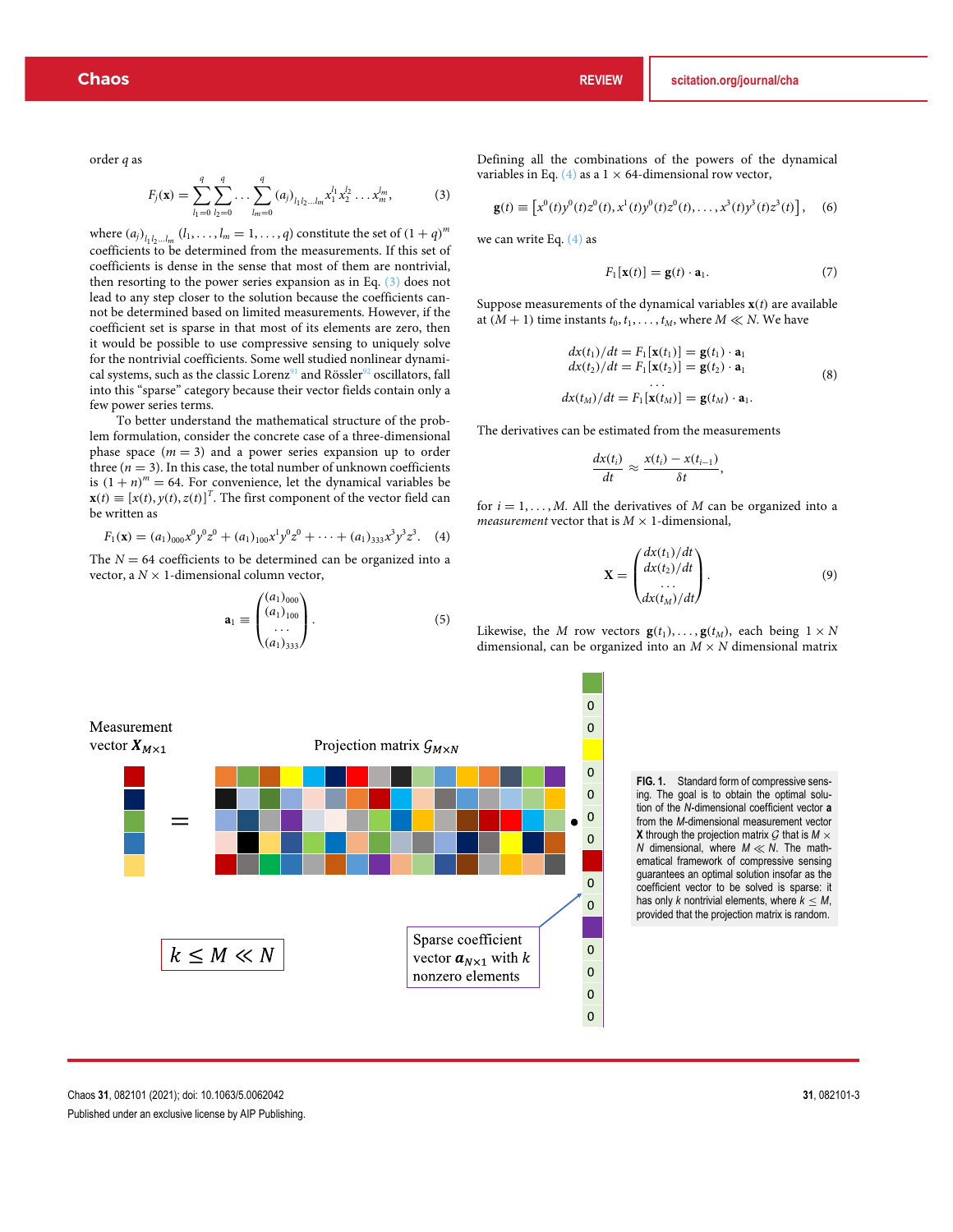as

$$
\mathcal{G} = \begin{pmatrix} \mathbf{g}(t_1) \\ \mathbf{g}(t_2) \\ \dots \\ \mathbf{g}(t_M) \end{pmatrix} . \tag{10}
$$

Equation  $(8)$  can then be written as

$$
\mathbf{X}_{M\times 1} = \mathcal{G}_{M\times N} \cdot (\mathbf{a}_1)_{N\times 1}.\tag{11}
$$

The structure of Eq. (11) is shown in Fig. 1, where  $G$  is the projection matrix. Suppose that the coefficient vector  $a_1$  is sparse: it has  $k$  nontrivial elements, where  $k \ll N$ . If the inequality  $k \leq M \ll N$  holds, then Eq.  $(11)$  is in the standard form of compressive sensing,<sup>72</sup>, which is Eq.  $(1)$ .

Two remarks are in order.

First, the coefficient vector  $a_1$  is associated with the velocity field of the first dynamical variable *x*. For any other dynamical variable in Eq. (2), a similar expansion procedure can be carried out. For example, for the second dynamical variable *y*, the coefficient vector **a**<sup>2</sup> of its velocity field can be solved through

$$
\mathbf{Y}_{M\times 1} = \mathcal{G}_{M\times N} \cdot (\mathbf{a}_2)_{N\times 1},\tag{12}
$$

where  $Y_{M\times 1}$  is the measurement vector constituting the derivatives of *y* at the measurement points. Note that the projection matrix  $\mathcal{G}_{M\times N}$  has the same form in Eqs. (11) and (12).

Second, in the mathematical framework of compressive sensing, a requirement is that the projection matrix  $G$  be random with zero correlation among its elements. However, in the power series expansion formulation, the elements of this matrix are distinct combinations of the powers of all the dynamical variables in the system. Since the system is deterministic, nonzero correlations among the matrix elements are inevitable. For chaotic systems, this violation of the randomness condition may not be as severe, since the time evolution of the dynamical variables is effectively random, insofar as the time interval between the adjacent measurement points is reasonably large. Nonetheless, there is no mathematical guarantee that an optimal solution can be obtained for solving the inverse problem in nonlinear dynamical systems through the compressive sensing approach, in spite of previously demonstrated successes.<sup>78-82,84,85,9</sup>

# III. APPLICATIONS

A number of applications of the compressive sensing based solutions of inverse problems in nonlinear and complex dynamical systems are described.

#### A. Predicting system collapse

When some parameter of a nonlinear dynamical system changes, a bifurcation that leads to the collapse of the system can occur. For example, in a global bifurcation called crisis, <sup>93</sup> at the bifurcation point, a chaotic attractor collides with its own basin boundary and is destroyed. Let  $p$  be the bifurcation parameter and  $p_c$  be the crisis point. Before the crisis, i.e.,  $p < p_c$ , the system functions normally with a sustained chaotic behavior in its time evolution, as shown in Fig. 2(a), where the ordinate represents a typical dynamical variable of the system. Beyond the bifurcation point, the system collapses eventually after exhibiting transient chaos, as shown in Fig. 2(b). The



**FIG. 2.** Dynamical behaviors before and after a crisis bifurcation. The bifurcation occurs at the critical parameter value  $p_c$ . (a) Before the crisis ( $p < p_c$ ), the system functions normally, as the average values of its dynamical variables maintain at a healthy level, in spite of chaotic fluctuations. (b) After the bifurcation, the system exhibits transient chaos and eventually collapses.

bifurcation is thus a catastrophe that must be prevented. In natural and engineering systems, catastrophic collapse is always a possibility. For example, in electrical power systems, voltage collapse<sup>94</sup> can occur after the system enters into the state of transient chaos. $38,93$ In ecology, slow parameter drift caused by environmental deterioration can induce a transition into transient chaos, followed by species extinction.<sup>95,96</sup> For a dynamical system of interest, predicting a catastrophe in advance of its occurrence is of paramount importance. This is a challenging problem when the system equations are unknown and the only available information that one can rely on to make the prediction is time series measured while the system still functions normally.

If the underlying equations of the system have a simple mathematical structure, e.g., if its velocity field consists of a few power series or Fourier series terms only, then sparse optimization methods such as compressive sensing can be exploited to identify the system equations $78,97$  and consequently to predict transitions. In particular, based on the time series, one first predicts the system equations and then identifies the pertinent parameter of the system that can potentially lead to a collapse. With such information, one can perform a computational bifurcation analysis to locate potential catastrophic events in the parameter space so as to determine the likelihood of systems drifting into a catastrophic regime. For example, if it is determined that the system currently operates in a parameter region close to the crisis bifurcation, a catastrophe may be imminent as a small parameter change or a random perturbation can push the system into the regime of transient chaos where collapse is inevitable.

The principle of compressive sensing based prediction of system collapse has been demonstrated with a number of nonlinear dynamical systems.78,97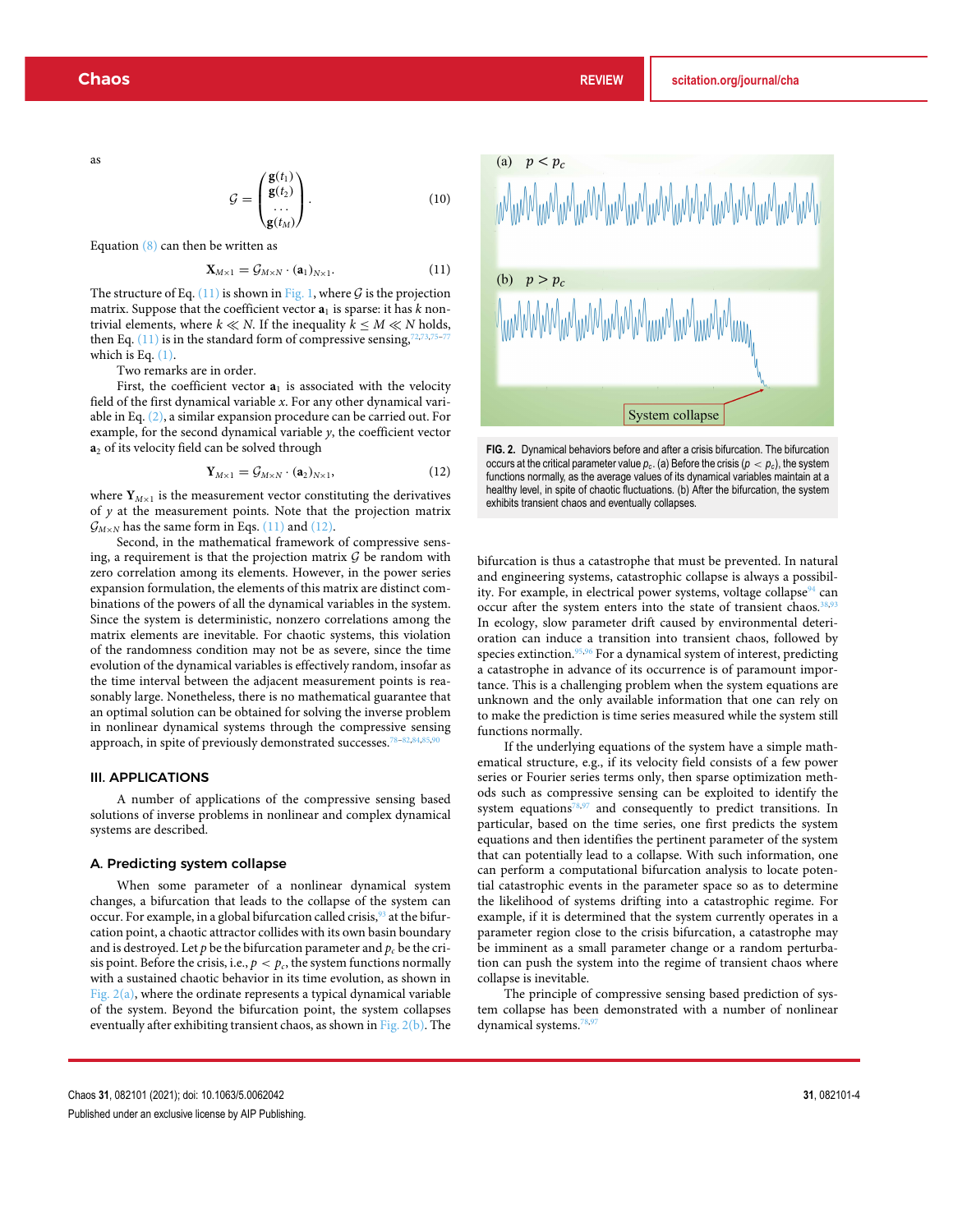#### B. Predicting future attractors in time-varying dynamical systems

Physical systems are constantly under external influences that can lead to parameter drifting. If the time scale of the internal dynamics of the system is much faster than that of the external perturbation, the resulting drift in the parameter can be regarded as adiabatic. In this case, in a time window of duration much longer than the internal but shorter than the external time scale, the system can be viewed to be in a type of "asymptotic state" or an "attractor," as for the case of a stationary dynamical system with no time-varying parameters. However, in a long time scale, the attractor does depend on time. A problem of significant interest is to forecast the "future" attractor of the system. For example, consider the climate system. It is under random disturbances all the time, but adiabatic parameter drifting is also present, such as that induced by the injection of  $CO<sub>2</sub>$  into the atmosphere due to human activities. The time scale for any appreciable increase in the  $CO<sub>2</sub>$  level (e.g., months or years) is typically much slower than the intrinsic time scales of the system (e.g., days). The climate system can thus be regarded as an adiabatically time-varying, nonlinear dynamical system. To forecast the possible future attractor of the system is key to sustainability, an issue that is critical to many other natural and engineering systems.

It was demonstrated $90$  that predicting the future attractor of an adiabatically time-varying dynamical system can be formulated as a problem solvable by compressive sensing. In particular, let the system be described by

$$
d\mathbf{x}/dt = \mathbf{F}[\mathbf{x}, \mathbf{p}(t)],\tag{13}
$$

where **x** is the set of dynamical variables of the system in the *m*dimensional phase space and  $\mathbf{p}(t) \equiv [p_1(t), \ldots, p_K(t)]$  denotes *K* independent, time-varying parameters. The tacit assumption is that both the velocity field **F** and the vector parameter function  $p(t)$  are unknown, but only time series  $\mathbf{x}(t)$  measured from the system in the time interval  $t_M - T_M \le t \le t_M$  are available, where  $t_M$  is the current time. The goal is to determine the precise mathematical forms of **F** and  $p(t)$  from the available time series at  $t_M$  so that the dynamical evolution of the system and the likely attractors for  $t > t_M$  can be computationally assessed.

As for the case of predicting system collapse discussed in Sec. III A, the first step is to expand all components of the timedependent vector field **F**[**x**, **p**(*t*)] into a power series in terms of both dynamical variables **x** and time *t*. The *i*th component **F**[**x**, **p**(*t*)]*<sup>i</sup>* of the vector field can be written as

$$
\sum_{l_1,\dots,l_m=1}^n [(\alpha_i)_{l_1,\dots,l_m} x_1^{l_1} \dots x_m^{l_m} \cdot \sum_{w=0}^v (\beta_i)_{w} t^w]
$$
  
\n
$$
\equiv \sum_{l_1,\dots,l_m=1}^n \sum_{w=0}^v (a_i)_{l_1,\dots,l_m;w} x_1^{l_1} \dots x_m^{l_m} \cdot t^w, \qquad (14)
$$

where  $x_k$  ( $k = 1, \ldots, m$ ) is the *k*th component of the dynamical variable,  $a_i$  is the *i*th component of the coefficient vector to be determined, and the time evolution of each term can be approximated by the power series expansion in time, i.e.,  $\sum_{w=0}^{v} (\beta_i)_w \hat{t}^w$ . The power series expansion can then be cast into the standard form of compressive sensing Eq. (1). If every combined scalar coefficient  $(a_i)$ <sub>l1,*malm*;*w* associated with the corresponding term in Eq. (14) can</sub> be determined from time series for  $t \leq t_M$ , the vector field component [**F**(**x**, **p**(*t*))]*<sup>i</sup>* becomes known. Repeating the procedure for all components, the entire vector field for  $t > t_M$  can be identified.

Note that, the predicted form of **F** and  $p(t)$  at time  $t_M$  would contain errors that, in general, will increase with time. In addition, for  $t > t_M$ , new perturbations can occur to the system so that the forms of **F** and **p**(*t*) may be further changed. It is thus necessary to execute the prediction algorithm frequently using time series available at the time. For example, the system could be monitored at all times so that time series can be collected, and predictions can be carried out at  $t_i$ s, where  $\ldots > t_i > \ldots > t_{M+2} > t_{M+1} > t_M$ . For any  $t_i$ , the prediction algorithm is to be performed based on available time series in a suitable window prior to *ti*.

#### C. Finding complex network structure from data

In complex dynamical networks, a typical inverse problem is to find the full connecting topology of the network based on observational time series from the nodes. If the network is sparse, as are many complex networks in the real world, $98$  then compressive sensing can be used to address the inverse problem. In particular, given a sparsely connected network with unknown connecting structure and nodal dynamical equations, if oscillatory time series can be measured from all nodes in the network, it would be possible to determine the connection structure and identify the nodal equations of motion. $8$ 

An oscillator network is a high-dimensional dynamical system that generates oscillatory time series at various nodes. The local dynamics at a node are described by

$$
\dot{\mathbf{x}}_i = \mathbf{F}_i(\mathbf{x}_i) + \sum_{j=1, j\neq i}^n \mathcal{K}_{ij} \cdot (\mathbf{x}_j - \mathbf{x}_i), \quad (i = 1, \ldots, n), \qquad (15)
$$

where  $\mathbf{x}_i \in \mathbb{R}^d$  represents the set of externally accessible dynamical variables of node *i*, *n* is the number of nodes, and  $\mathcal{K}_{ii}$  is the  $d \times d$ coupling matrix between the dynamical variables at nodes *i* and *j* denoted by

$$
\mathcal{K}_{ij} = \begin{pmatrix} k_{ij}^{1,1} & k_{ij}^{1,2} & \cdots & k_{ij}^{1,d} \\ k_{ij}^{2,1} & k_{ij}^{2,2} & \cdots & k_{ij}^{2,d} \\ \cdots & \cdots & \cdots & \cdots \\ k_{ij}^{d,1} & k_{ij}^{d,2} & \cdots & k_{ij}^{d,d} \end{pmatrix} .
$$
 (16)

In the elements of matrix  $\mathcal{K}_{ij}$ , the superscripts  $lm$  ( $l, m = 1, 2, ..., d$ ) stand for the coupling from the *k*th component of the dynamical variable at node *i* to the *l*th component of the variable at node *j*. For any pair of nodes, the number of possible coupling terms is *d*2. If there is at least one nonzero element in matrix  $\mathcal{K}_{ij}$ , nodes *i* and *j* are coupled and, as a result, there is a link between them. Often, more than one element in  $K_{ij}$  can be nonzero. However, if all the elements of  $K_{ij}$  are zero, nodes *i* and *j* are not coupled. The connecting structure and the interaction strengths among various nodes of the network can be found if the coupling matrix  $K_{ij}$  is determined from the observational data.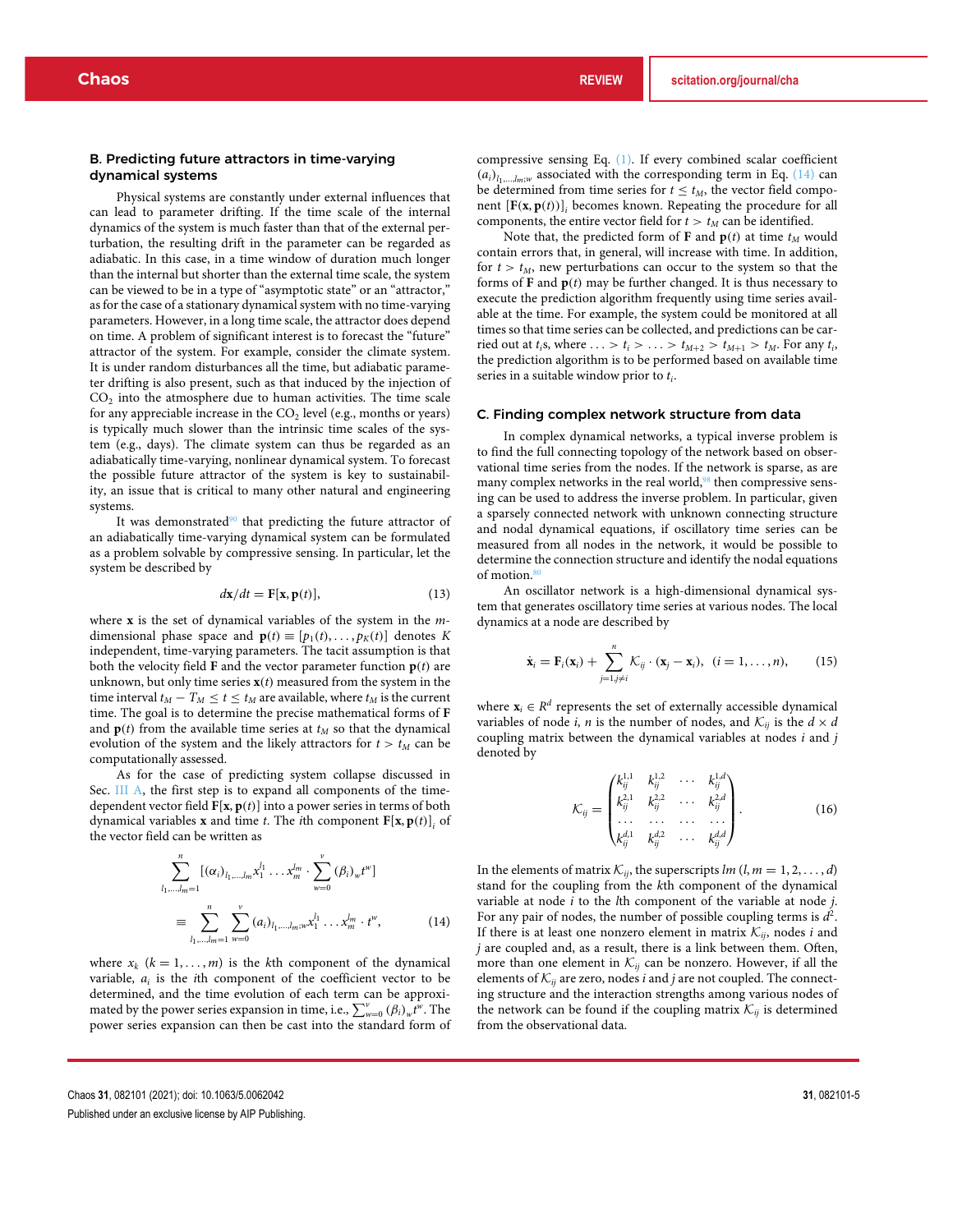The first step in constructing a sparse optimization solution of the network inverse problem is to rewrite Eq.  $(15)$  as

$$
\dot{\mathbf{x}}_i = [\mathbf{F}_i(\mathbf{x}_i) - \sum_{j=1, j\neq i}^n \mathcal{K}_{ij}\mathbf{x}_i] + \sum_{j=1, j\neq i}^n \mathcal{K}_{ij}\mathbf{x}_j,
$$
(17)

where the first term in the square bracket is a function of the dynamical variable vector  $\mathbf{x}_i$  of node  $i$  and the second term is a function of variables of other nodes through node-to-node coupling. The terms in the square bracket can be conveniently denoted as  $\mathbf{\Gamma}_i(\mathbf{x}_i)$ . The *l*th component of  $\Gamma_i(\mathbf{x}_i)$  can be represented by a power series of order up to *q*

$$
\begin{aligned} \left[\mathbf{\Gamma}_{i}(\mathbf{x}_{i})\right]_{l} & \equiv \left[\mathbf{F}_{i}(\mathbf{x}_{i}) - \sum_{j=1, j\neq i}^{n} \mathcal{K}_{ij}\mathbf{x}_{i}\right]_{l} \\ & = \sum_{l_{1}=0}^{q} \sum_{l_{2}=0}^{q} \dots \sum_{l_{d}=0}^{q} \left[ (\alpha_{i})_{l}\right]_{l_{1},\dots,l_{d}}^{l_{1}} \left[ (\mathbf{x}_{i})_{1}\right]^{l_{1}} \left[ (\mathbf{x}_{i})_{2}\right]^{l_{2}} \dots \left[ (\mathbf{x}_{l})_{d}\right]^{l_{d}}, \end{aligned} \tag{18}
$$

where  $(\mathbf{x}_i)$   $(l = 1, \ldots, d)$  is the *l*th component of the dynamical variable at node *i*, the total number of products is  $(1+q)^d$ , and  $[(\alpha_i)_l]_{l_1,...,l_m} \in R^m$  is the coefficient scalar of each product term, which is to be determined from measurements as well. Note that terms in Eq. (18) are all possible products of different components with different power of exponents. As an example, for  $d = 2$  (the components are *x* and *y*) and  $q = 2$ , the power series expansion is

$$
\alpha_{0,0} + \alpha_{1,0}x + \alpha_{0,1}y + \alpha_{2,0}x^2 + \alpha_{0,2}y^2 + \alpha_{1,1}xy
$$
  
+ 
$$
\alpha_{2,1}x^2y + \alpha_{1,2}xy^2 + \alpha_{2,2}x^2y^2.
$$

The second step is to rewrite Eq. (17) as

$$
\dot{\mathbf{x}}_i = \mathbf{\Gamma}_i(\mathbf{x}_i) + \mathcal{K}_{i1}\mathbf{x}_1 + \mathcal{K}_{i2}\mathbf{x}_2 + \cdots + \mathcal{K}_{in}\mathbf{x}_n.
$$
 (19)

The goal is to estimate the various coupling matrices  $K_{ij}$  (*j* = 1, ..., *i* − 1, *i* + 1, ..., *n*) and the coefficients of  $\Gamma_i(\mathbf{x}_i)$  from sparse measurements. The sparsity requirement of compressive sensing stipulates that, to reconstruct the coefficients of Eq. (19) from data, most coefficients must be zero. To include as many coupling forms as possible, one can write each term  $K_{ij}$ **x**<sub>*j*</sub> in Eq. (19) as a power series in the same form of  $\mathbf{\Gamma}_i(\mathbf{x}_i)$  but with different coefficients,

$$
\dot{\mathbf{x}}_i = \mathbf{\Gamma}_1(\mathbf{x}_1) + \mathbf{\Gamma}_2(\mathbf{x}_2) + \cdots + \mathbf{\Gamma}_n(\mathbf{x}_n).
$$
 (20)

This setting includes many possible coupling forms and ensures that the sparsity condition is met so that the prediction problem can be formulated in the compressive sensing framework. For an arbitrary node *i*, information about the node-to-node coupling, or about the network connectivity, is fully contained in  $\Gamma_i$  (*j*  $\neq$  *i*). For example, if in the equation of node *i*, a term in  $\Gamma_i$  (*j*  $\neq$  *i*) is not zero, nodes *i* and *j* are then coupled with the strength given by the coefficient of the term. Subtracting the coupling terms  $-\sum_{j=1,j\neq i}^{n}$  *K*<sub>*ij*</sub>**x**<sub>*i*</sub> from  $\Gamma$ <sub>*i*</sub> in Eq. (18), which is the sum of the coupling coefficients of all  $\Gamma$ <sub>*j*</sub>  $(j \neq i)$ , the local system equations  $\mathbf{F}_i(\mathbf{x}_i)$  can be obtained. Once the coefficients of Eq. (20) have been determined, the nodal dynamical equations and the couplings among the nodes are all known. As explained in Sec. III A, the power series expansion coefficients of Eq. (20) can be determined through compressive sensing.

# D. Finding social network structure from evolutionary game data

In the summer of 2011, a small social network experiment was conducted at the Arizona State University, where 22 students from different schools were invited to test the effectiveness of a sparse optimization based approach to mapping out the structure of social networks. In particular, the 22 participants constituted a social network, where any individual has a few acquaintances/friends in the group, but many participants had not known each other prior to the experiment. The network is thus sparse. During the experiment, all participants were asked to play an evolutionary game, the prisoner's dilemma game (PDG), with their friends for about 30 runs. That is, each and every agent (node) in the network was asked to play the game but only with his/her direct neighbors. For each run of the play, the strategies used by the opponents of each and every pair of players were recorded, together with the outcome (i.e., the winner and loser). Based on the data from all 30 runs, a compressive sensing based algorithm was executed, yielding a network structure that matches exactly with that of the actual social network. In fact, it was demonstrated that data from about 15 runs were already sufficient to infer the underlying network structure with 100% accuracy.

The theoretical underpinning of this successful experiment lies in formulating the dynamical process of evolutionary game on a network as a problem of sparse optimization. Specifically, in an evolutionary game, the players use different strategies in order to gain the maximum payoff, which, in general, can be divided into two types: cooperation and defection. It was shown<sup>79</sup> that, with limited data on each player's strategy and payoff, a compressive sensing based framework can be developed to yield precise knowledge of the node-to-node interaction patterns in an efficient manner.

A sketch of the principle underlying the compressive sensing framework is as follows. In an evolutionary game, at any time a player can choose one of the two strategies *S*: cooperation (C) or defection (D), which can be expressed as  $\mathbf{S}(C) = (1,0)^T$  and  $\mathbf{S}(D) =$  $(0, 1)^T$ . The payoffs of two players in a game are determined by their strategies and the payoff matrix of the specific game. For example, for the prisoner's dilemma game (PDG)<sup>99</sup> and the snowdrift games  $(SG)$ ,<sup>100</sup> the payoff matrices are given, respectively, by

$$
\mathcal{P}_{PDG} = \begin{pmatrix} 1 & 0 \\ b & 0 \end{pmatrix} \text{ and } \mathcal{P}_{SG} = \begin{pmatrix} 1 & 1-r \\ 1+r & 0 \end{pmatrix}, \qquad (21)
$$

where  $b(1 < b < 2)$  and  $r(0 < r < 1)$  are parameters characterizing the temptation to defect. When a defector encounters a cooperator, the defector gains payoff *b* in the PDG and payoff  $1 + r$  in the SG, but the cooperator gains the sucker payoff 0 in the PDG and payoff 1 − *r* in the SG. At each time step, all agents play the game with their neighbors and gain payoffs. For agent *i*, the payoff is

$$
P_i = \sum_{j \in \Gamma_i} \mathbf{S}_i^T \cdot \mathcal{P} \cdot \mathbf{S}_j,\tag{22}
$$

where  $S_i$  and  $S_j$  are the strategies of agents *i* and *j* at the time and the sum is over the neighboring set  $\Gamma_i$  of *i*. After obtaining its payoff, an agent updates its strategy according to its own and neighbors' payoffs, attempting to maximize its payoff at the next round. Possible mathematical prescriptions to describe quantitatively an agent's decision making process include the best-take-over rule,<sup>99</sup> the Fermi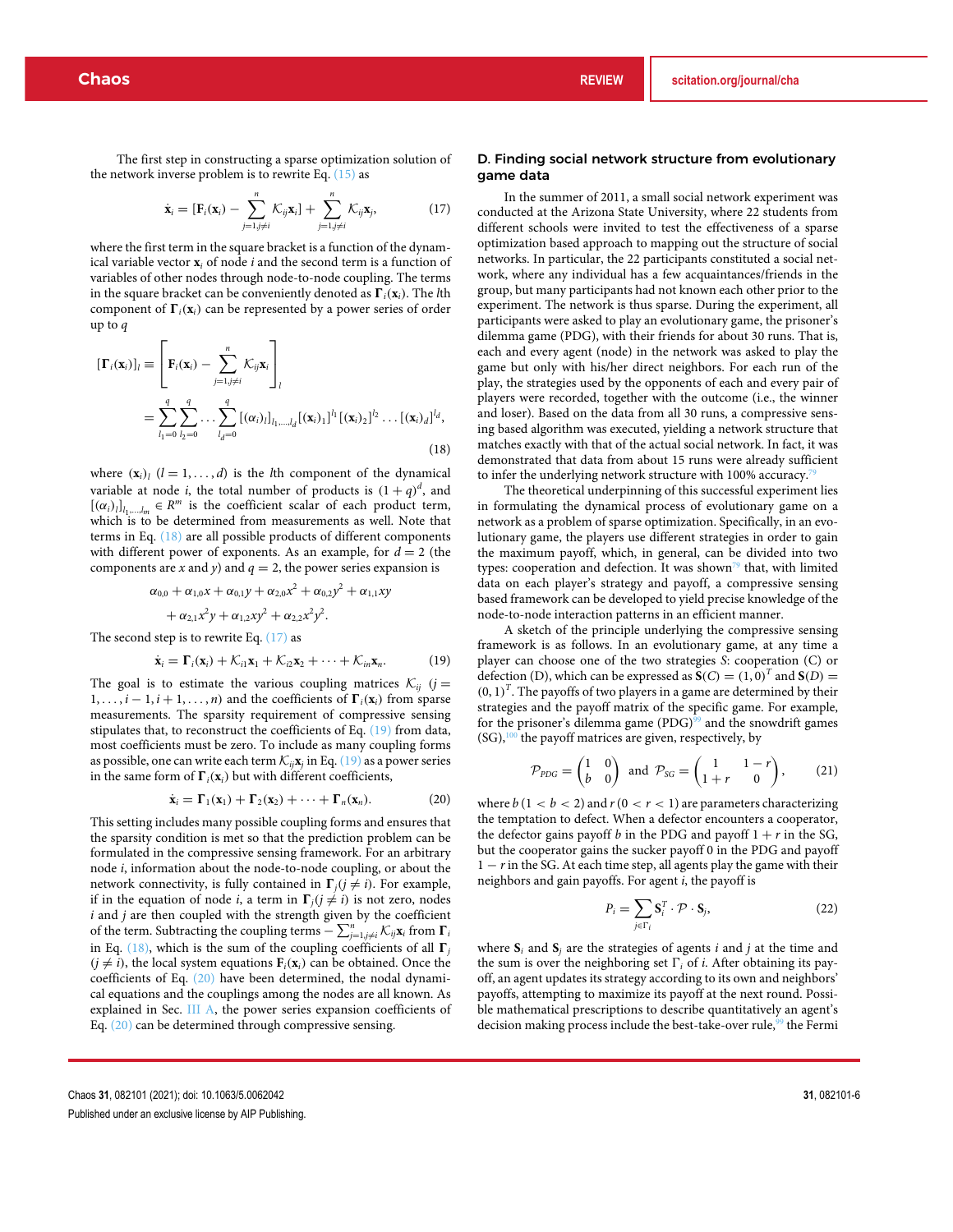rule,101 and one based on the payoff-difference-determined updating probability.102 For example, the Fermi rule is defined, as follows. After player *i* randomly chooses a neighbor *j*, *i* adopts *j*'s strategy **S***<sup>j</sup>* with the probability<sup>1</sup>

$$
W(\mathbf{S}_i \leftarrow \mathbf{S}_j) = \frac{1}{1 + \exp\left[ (P_i - P_j) / \kappa \right]},\tag{23}
$$

where  $\kappa$  characterizes the stochastic uncertainties in the evolutionary game dynamics:  $\kappa = 0$  corresponds to absolute rationality where the probability is 0 if  $P_i < P_i$  and 1 if  $P_i < P_j$ , and  $\kappa \to \infty$  indicates completely random decision making. The probability *W* thus characterizes the bounded rationality of agents in a society and the natural selection based on the relative fitness in evolution.

The key to solving the inverse problem of network reconstruction is the relationship between agents' payoffs and strategies. The interactions among the agents in the network can be characterized by an  $n \times n$  adjacency matrix A with elements  $a_{ii} = 1$  if agents *i* and *j* are connected and  $a_{ij} = 0$  otherwise. The payoff of agent *x* can be expressed by

$$
P_x(t) = a_{x1} \mathbf{S}_x^T(t) \cdot \mathcal{P} \cdot \mathbf{S}_1(t) + \dots + a_{x,x-1} \mathbf{S}_x^T(t) \cdot \mathcal{P} \cdot \mathbf{S}_{x-1}(t)
$$
  
+ 
$$
a_{x,x+1} \mathbf{S}_x^T(t) \cdot \mathcal{P} \cdot \mathbf{S}_{x+1}(t) + \dots + a_{xn} \mathbf{S}_x^T(t) \cdot \mathcal{P} \cdot \mathbf{S}_n(t),
$$
(24)

where  $a_{xi}$  ( $i = 1, \ldots, x - 1, x + 1, \ldots, n$ ) represents a possible connection between agent *x* and its neighbor *i*,  $a_{xi}S_x^T(t) \cdot P \cdot S_i(t)$  $(i = 1, \ldots, x - 1, x + 1, \ldots, n)$  stands for the possible payoff of agent *x* from playing the game with *i* (if there is no connection between *x* and *i*, the payoff is zero because  $a_{xi} = 0$ , and  $t = 1, ..., M$ is the number of rounds that all agents play the game with their neighbors. This relation provides a base to construct the vector **X***<sup>x</sup>* and matrix  $G_x$  in a proper compressive sensing framework to obtain the solution of the neighboring vector  $A_x$  of agent *x*. In particular, one can define

$$
\mathbf{X}_x \equiv (P_x(t_1), P_x(t_2), \dots, P_x(t_M))^T, \n\mathbf{A}_x \equiv (a_{x1}, \dots, a_{xx-1}, a_{x,x+1}, \dots, a_{xn})^T,
$$
\n(25)

and

$$
\mathcal{G}_x \equiv \begin{pmatrix} F_{x1}(t_1) & \cdots & F_{x,x-1}(t_1) & F_{x,x+1}(t_1) & \cdots & F_{xn}(t_1) \\ F_{x1}(t_2) & \cdots & F_{x,x-1}(t_2) & F_{x,x+1}(t_2) & \cdots & F_{xn}(t_2) \\ \vdots & \cdots & \vdots & \vdots & \vdots & \vdots \\ F_{x1}(t_M) & \cdots & F_{x,x-1}(t_M) & F_{x,x+1}(t_M) & \cdots & F_{xn}(t_M) \end{pmatrix},
$$

where  $F_{xy}(t_i) = \mathbf{S}_x^T(t_i) \cdot \mathcal{P} \cdot \mathbf{S}_y(t_i)$ . The relation among the vectors  $\mathbf{X}_x$ ,  $\mathbf{A}_x$ , and the matrix  $\mathcal{G}_x$  is given by exactly the same form as of compressive sensing Eq. (1),

$$
\mathbf{X}_x = \mathcal{G}_x \cdot \mathbf{A}_x, \tag{26}
$$

where  $A_x$  is sparse due to the sparsity of the underlying network, making the compressive sensing framework applicable. Since  $S_x^T(t_i)$ and  $S_y(t_i)$  in  $F_{xy}(t_i)$  come from data and  $P$  is known, the vector  $X_x$ can be obtained directly while the matrix  $G_x$  can be calculated from the strategy and payoff data. The vector  $A_x$  can thus be predicted based solely on the time series game data. Since the self-interaction terms  $a_{xx}$  are not included in the vector  $A_x$  and the self-column

 $[F_{xx}(t_1),...,F_{xx}(t_M)]^T$  is excluded from the matrix  $\mathcal{G}_x$ , the computation required for compressive sensing can be reduced. In a similar fashion, the neighboring vectors of all other agents can be predicted, yielding the network adjacency matrix

$$
\mathcal{A}=(A_1,A_2,\ldots,A_n),
$$

and, hence, the connection structure of the underlying social network.

# E. Sparse optimization based on LASSO and applications in reconstructing complex networks with binary-state dynamics

A generalization of the compressive sensing approach to inverse problems in nonlinear and complex dynamical systems is sparse optimization based on LASSO (least absolute shrinkage and selection operator).<sup>103,104</sup> In statistical and machine learning, LASSO is a regression method that embodies both variable selection and regularization to enhance the prediction accuracy and interpretability of the statistical model it produces.105,106 In particular, LASSO incorporates an  $L_1$ -norm and an error control term to solve the sparse vector **a** according to the constraint  $\mathcal{G} \cdot \mathbf{a} = \mathbf{X}$  [as in Eq. (1)] from a small amount of data by optimizing

$$
\min_{\mathbf{a}} \left\{ \frac{1}{2M} \|\mathcal{G} \cdot \mathbf{a} - \mathbf{X}\|_{2}^{2} + \lambda \|\mathbf{a}\|_{1} \right\},\tag{27}
$$

where  $\|\mathbf{a}\|_1$  is the  $L_1$  norm of **X** assuring the sparsity of the solution, the least squares term  $\|\mathcal{G} \cdot \mathbf{a} - \mathbf{X}\|_2^2$  guarantees the robustness of the solution against noise in the data, and  $\lambda$  is a nonnegative regularization parameter that affects the reconstruction performance in terms of the sparsity of the network, which can be determined by a cross-validation method.<sup>107</sup> The advantage of LASSO is similar to that of compressive sensing: the number *M* of bases (measurements) needed can be much less than the length of **a**. The LASSO-based sparse optimization method was successfully applied to reconstructing the structures of complex networks.<sup>10</sup>

In data-based reconstruction of complex networks, a difficult problem is when the nodal dynamical states are discrete and are of the binary type—a situation that arises commonly in nature, technology, and society.108 In a networked system hosting binary nodal dynamics, each node can be in one of the two possible states, e.g., being active or inactive in neuronal and gene regulatory networks,<sup>10</sup> cooperation or defection in networks hosting evolutionary game dynamics,110 being susceptible or infected in epidemic spreading on social and technological networks,<sup>111</sup> two competing opinions in social communities, $112$  etc. The interactions among the nodes are complex, and a state change can be triggered either deterministically (e.g., depending on the states of their neighbors) or randomly. Indeed, deterministic and stochastic state changes can account for a variety of emergent phenomena, such as the outbreak of epidemic spreading,<sup>113</sup> cooperation among selfish individuals,<sup>114</sup> oscillations in biological systems,<sup>115</sup> power blackout,<sup>116</sup> financial crisis, $117$  and phase transitions in natural systems.<sup>118</sup> A variety of models have been introduced to gain insights into binary-state dynamics on complex networks,98 such as the voter models for competition of two opinions,<sup>119</sup> stochastic propagation models for epidemic spreading,<sup>120</sup> models of rumor diffusion and adoption of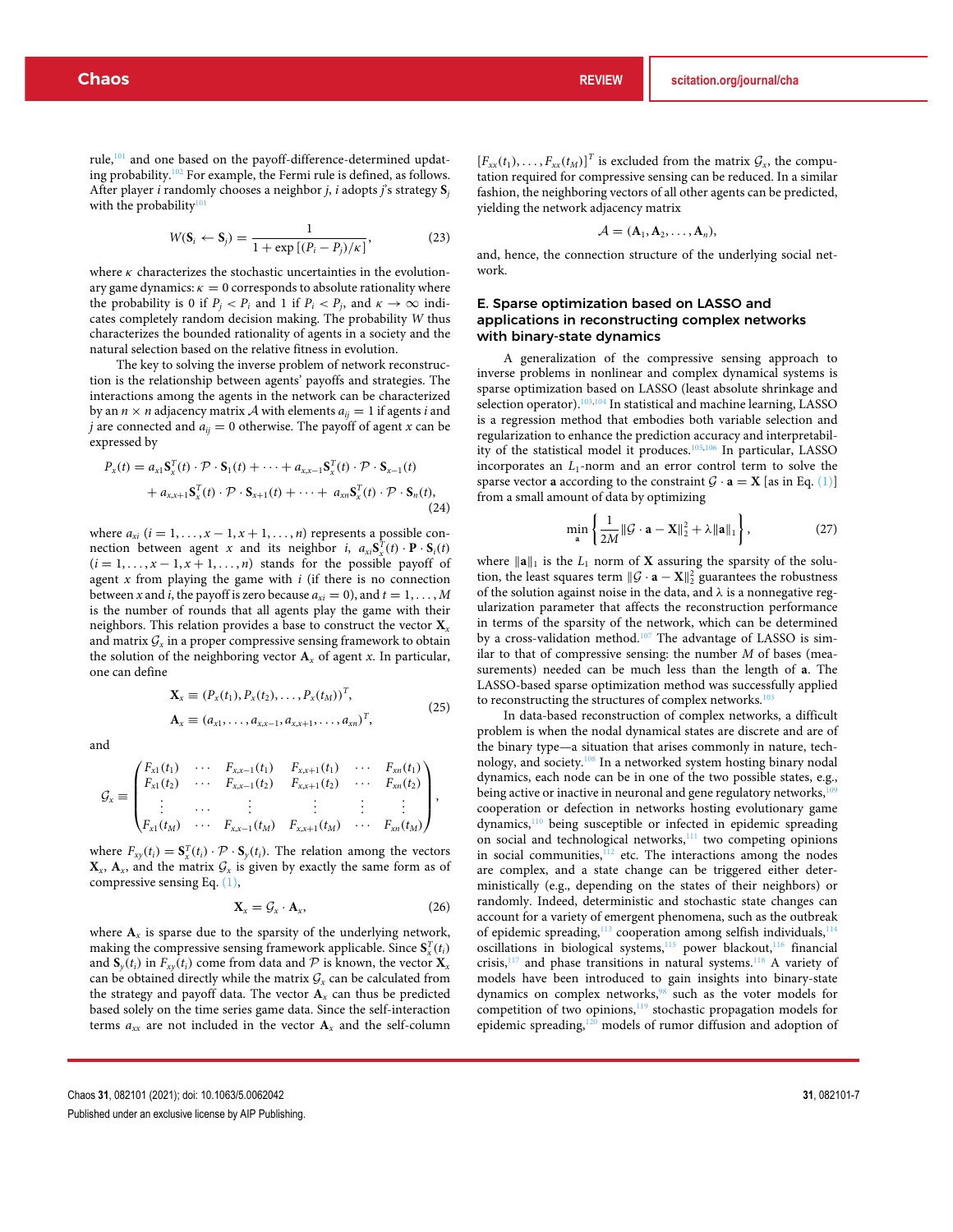new technologies,<sup>121</sup> cascading failure models,<sup>122</sup> Ising spin models for ferromagnetic phase transition, $123$  and evolutionary games for cooperation and altruism.102 A general theoretical approach to dealing with networks hosting binary state dynamics was developed<sup>124</sup> based on the pair approximation and the master equations, providing a good understanding of the effect of the network structure on the emergent phenomena.

The problem of reconstructing complex networks with binarystate dynamics is challenging for three reasons. First, the basic nodal dynamics are governed by the probability to transition between the two states—the switching probability of a node, which depends on the states of its neighbors according to a variety of functions that can be linear, nonlinear, piecewise, or stochastic. If the function that governs the switching probability is unknown, it would be difficult to obtain a solution of the reconstruction problem. Second, structural information is often hidden in the binary states of the nodes in an unknown manner and the dimension of the solution space can be high, rendering impractical (computationally prohibitive) bruteforce enumeration of all possible network configurations. Third, the presence of measurement noise, missing data, and stochastic effects in the switching probability make the reconstruction task even more challenging, calling for the development of effective methods that are robust against internal and external random effects.

In 2017, a general and robust framework for reconstructing complex networks based solely on the binary states of the nodes without any knowledge about the switching functions was developed.104 The idea was centered about developing a general method to linearize the switching functions from binary data. The data-based linearization method was demonstrated to be applicable to linear, nonlinear, piecewise, or stochastic switching functions. The method allows one to convert the network reconstruction problem into a sparse signal reconstruction problem for local structures associated with each node. In particular, because of the natural sparsity of complex networks, LASSO was used<sup>103,104</sup> to identify the neighbors of each node in the network from sparse binary data contaminated by noise. The linearization procedure was justified through a number of linear, nonlinear, and piecewise binary-state dynamics on a large number of model and real complex networks. For all the models tested, universally high reconstruction accuracy was achieved<sup>104</sup> even for small data amount with noise. Because of its high accuracy, efficiency, and robustness against noise and missing data, the reconstruction framework can serve as a general solution to the inverse problem of network reconstruction from binary-state time series, which is key to articulating effective strategies to control complex networks with binary state dynamics.

# F. Discovering models of spatiotemporal dynamical systems from data

There was an early work on modeling and parameter estimation for coupled oscillators and spatiotemporal dynamical systems based on the Kronecker product presentation.<sup>71</sup> In recent years, sparse optimization or learning has been applied to discovering models of spatiotemporal systems described by partial differential equations (PDEs).<sup>125–129</sup> PDEs for spatiotemporal systems in science and engineering have the general form

$$
\sum_{i=0}^{n} c_i \mathbf{f}_i(\mathbf{u}, \partial_t \mathbf{u}, \nabla \mathbf{u}, \nabla^2 \mathbf{u}, \ldots) = 0,
$$
 (28)

where *ci*s are constant coefficients and **f***i*s are vector functions of time and space derivatives of various orders of the vector field **u**. Usually, symmetry and physical considerations can be used to reduce the number of terms in Eq. (28) and to narrow down the possible functional forms of **f***i*. From the measurement of (noisy) spatiotemporal data **u**, sparse optimization can be used to remove the unnecessary terms and yield a model that contains a small number of terms.<sup>12</sup>

In Ref. 129, the following procedure was devised. Consider a system that contains only a single term of the first-order time derivative of the vector field, written as

$$
\partial_t \mathbf{u} = \sum_{i=1}^n c_i \mathbf{f}_i(\mathbf{u}, \nabla \mathbf{u}, \nabla^2 \mathbf{u}, \ldots).
$$
 (29)

To obtain a set of linear equations for sparse optimization, one multiplies a weight vector **w** with Eq. (29) and integrates both sides over a number of distinct spatiotemporal domains  $\Omega_l$  ( $l = 1, \ldots, L$ ) to convert Eq. (29) to

$$
\mathbf{q}_0 = \sum_{i=1}^n c_i \mathbf{q}_i = \mathcal{Q} \cdot \mathbf{c}, \qquad (30)
$$

where  $\mathbf{c} \equiv (c_1, \ldots, c_n)^T$  is the coefficient vector to be determined from data, **q***<sup>i</sup>* is an *L*-dimensional column vector with entries given by

$$
q_i^l = \int_{\Omega_l} \mathbf{q} \cdot \mathbf{f}_i d\Omega, \tag{31}
$$

and  $Q \equiv (\mathbf{q}_1, \dots, \mathbf{q}_n)$  constitutes the "library" of possible terms  $\mathbf{q}_i$ s. Note that the integral in Eq. (31) involves derivatives of the vector field **u**. If the measurements of **u** are noisy, evaluating these derivatives can be problematic. However, performing integration by parts entails transferring the derivatives to the weight vector **w**, which can be chosen to be smooth.

For  $L \geq n$ , an iterative sparse regression algorithm can be used to solve<sup>129</sup> the coefficient vector in Eq.  $(31)$ . Each iteration involves the following form of the solution that minimizes the residual in Eq. (31),

$$
\bar{\mathbf{c}} = \mathcal{Q}^+ \cdot \mathbf{q}_0,\tag{32}
$$

where  $Q^+$  is the pseudoinverse of the matrix  $Q$ . Using an empirical thresholding procedure to eliminate dynamically irrelevant terms **q***i*, with the solved sparse coefficient vector **c**, one can obtain a minimal PDE model from the measurements **u**. The method was tested<sup>129</sup> with the one-dimensional Kuramoto-Sivashinsky model that has in its solutions spatiotemporal chaos, the two-dimensional Navier-Stokes equation, and the reaction–diffusion equation.

#### IV. DISCUSSION

The principle of exploiting sparse optimization such as compressive sensing to find the equations of nonlinear dynamical systems from data was first articulated<sup>78</sup> in 2011. The basic idea is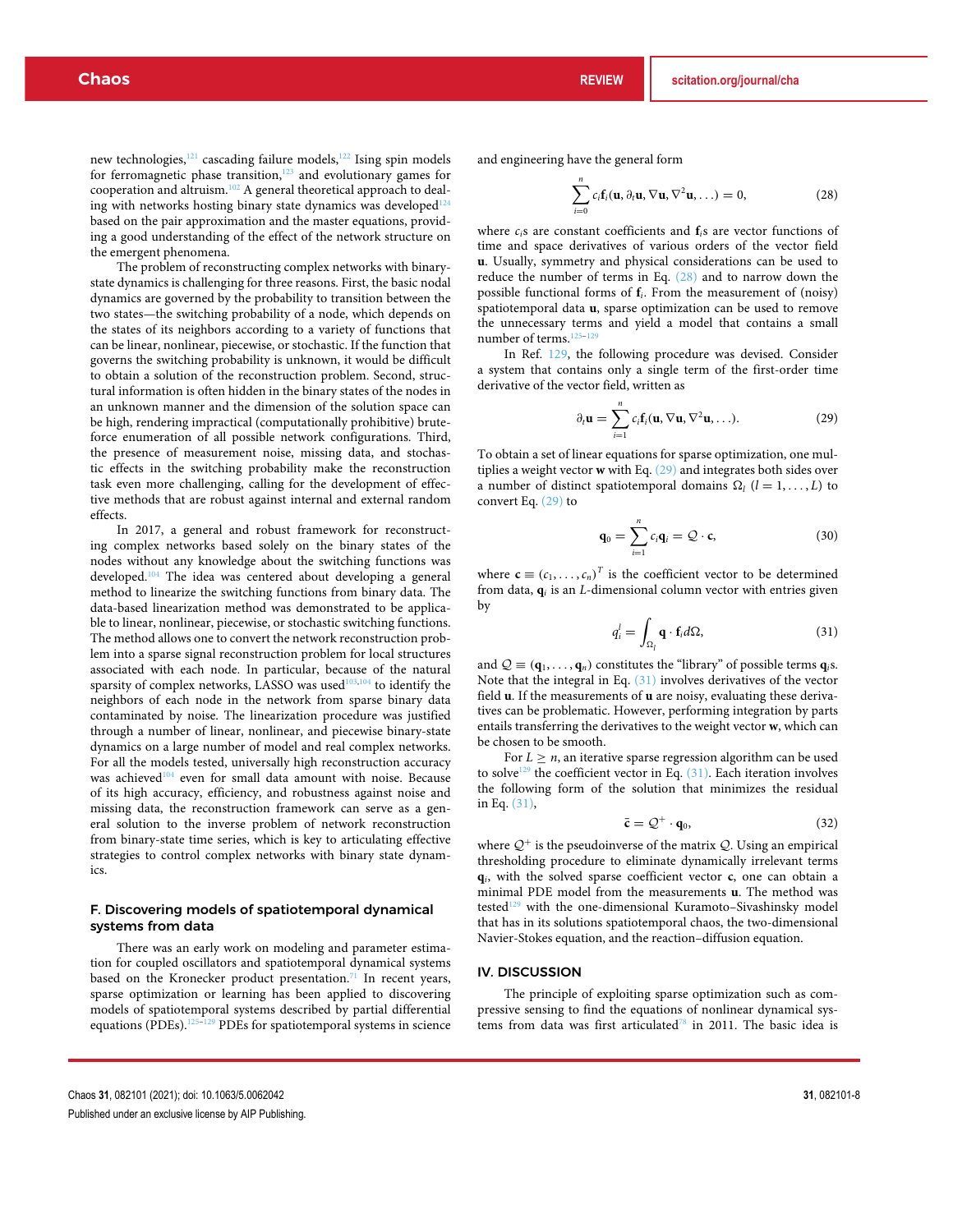to expand the equations (the velocity field for a continuous time dynamical system or the map function for a discrete time system) of the underlying system into a power series or a Fourier series of a finite number of terms and then to determine the vector of the expansion coefficients based on data through sparse optimization. The sparse optimization principle has been demonstrated to be effective for finding the governing equations of certain types of nonlinear dynamical systems for inferring the detailed connection structures of complex dynamical networks such as oscillator networks and social networks hosting evolutionary game dynamics. In spite of the demonstrated success, limitations and open questions remain.

A key requirement is that the coefficient vector to be determined must be sparse. If the vector field or the map function contains a few power series terms, such as the classical Lorenz<sup>91</sup> or Rössler<sup>92</sup> chaotic oscillator, or contains a few Fourier series terms, such as the standard map, $130,131$  then sparse optimization can be quite effective and computationally efficient for finding the system equations.78 However, if the vector field or the map function contains a large number of terms in its power series or Fourier series expansion so that the coefficient vector to be determined is dense, then the sparse optimization methodology will fail. One such example is the classical Ikeda map<sup>132,133</sup> that describes the propagation of a laser pulse in an optical cavity,

$$
\mathbf{F}(x, y) = \begin{pmatrix} a + b(x\cos\phi - y\sin\phi) \\ b(x\sin\phi + y\cos\phi) \end{pmatrix},
$$
 (33)

with the nonlinear phase variable  $\phi$  given by

$$
\phi \equiv p - \frac{k}{1 + x^2 + y^2},\tag{34}
$$

where *a*, *b*, *k*, and *p* are parameters. It can be seen that both components of the map function contain an infinite number of power series terms, rendering inapplicable sparse optimization for finding the system equations from data.

In the mathematical formulation of compressive sensing Eq.  $(1)$ , a requirement is that the projection matrix  $\mathcal G$  be random, e.g., Gaussian type of random matrices with no correlations among the matrix elements.<sup>72,73,75-77</sup> However, in the power series formulation, e.g., Eq. (11), the elements of the projection matrix are different combinations of the powers of the dynamical variables, which are correlated even for a chaotic system. The demonstrated success in finding the system equations as reviewed in this Tutorial thus has no mathematical guarantee. It may also be possible that the "workable" domain of sparse optimization is larger than that guaranteed by rigorous mathematics. To possibly relax the conditions under which sparse optimization is effective remains an open mathematical issue.

Another difficulty with the application of sparse optimization to find system equations from data is the need to collect time series from all dynamical variables of the system. In real-world applications, situations are common where only a limited set of the intrinsic dynamical variables of the system are externally accessible. The requirement of observing all dynamical variables thus represents a formidable obstacle to the actual application of the

sparse optimization methods. This should be contrasted to the traditional delay-coordinate embedding paradigm $1,2$  where, in principle, measurements from a single dynamical variable are sufficient to reconstruct the phase space of the underlying system. The capability of the embedding paradigm in uncovering the topological and statistical properties of the dynamical invariant set responsible for the observed data notwithstanding, it is unable to yield the system equations.

In the past several years, machine learning has emerged as a promising paradigm for predicting the state evolution of nonlinear dynamical systems. In particular, a class of recurrent neural networks,<sup>134–137</sup> the so-called reservoir computing machines, have attracted considerable attention since 2017 as a powerful paradigm for model-free, fully data driven prediction of nonlinear and chaotic dynamical systems.138–155 A typical reservoir computing machine consists of an input layer, a hidden layer that is usually a complex dynamical network, and an output layer. Time series data from the dynamical system to be predicted are used to train the machine through a series of adjustments to the weights that connect the hidden layer with the output layer. Once the machine has been trained, it can predict the state evolution of the target system for certain duration of time. A well trained reservoir computing machine can thus be viewed as a "replica" of the target system, where temporal synchronization between the two can be maintained.<sup>152</sup> While the machine learning approach does not yield the equations of the system, it can be used to predict the system behavior especially for those that do not meet the sparsity condition. For example, it has been demonstrated recently<sup>155</sup> that crisis and transient chaos in the Ikeda map system (33) can be predicted by parameter-cognizant reservoir computing machines.<sup>19</sup>

# ACKNOWLEDGMENTS

This work was supported by the ONR under Grant No. N00014-21-1-2323. I thank Prof. Wenxu Wang (a postdoctoral fellow at ASU from 2008 to 2011) for initiating the research on the sparse-optimization approach to finding system equations and inferring complex network topology from data. I would also like to thank my former PhD students involved in this research: Dr. Rui Yang, Dr. Riqi Su, and Dr. Xuan Ni.

## DATA AVAILABILITY

The data that support the findings of this study are available within the article.

#### REFERENCES

<sup>1</sup>F. Takens, "Detecting strange attractors in fluid turbulence," in *Dynamical Systems and Turbulence*, Lecture Notes in Mathematics Vol. 898, edited by D. Rand and L. S. Young (Springer-Verlag, Berlin, 1981), pp. 366–381.

<sup>2</sup>N. H. Packard, J. P. Crutchfield, J. D. Farmer, and R. S. Shaw, "Geometry from a time series," Phys. Rev. Lett. **45**, 712–716 (1980).

<sup>3</sup>H. Kantz and T. Schreiber, *Nonlinear Time Series Analysis*, 1st ed. (Cambridge University Press, Cambridge, 1997).

<sup>4</sup>R. Hegger, H. Kantz, and R. Schreiber, *TISEAN*, e-book ed., (Max Planck Institute for Physics of Complex Systems, Dresden, 2007), see http://www.mpipks-dresden.mpg.de/tisean/TISEAN\_3.01/index.html.

<sup>5</sup>P. Grassberger and I. Procaccia, "Measuring the strangeness of strange attractors," Physica D **9**, 189–208 (1983).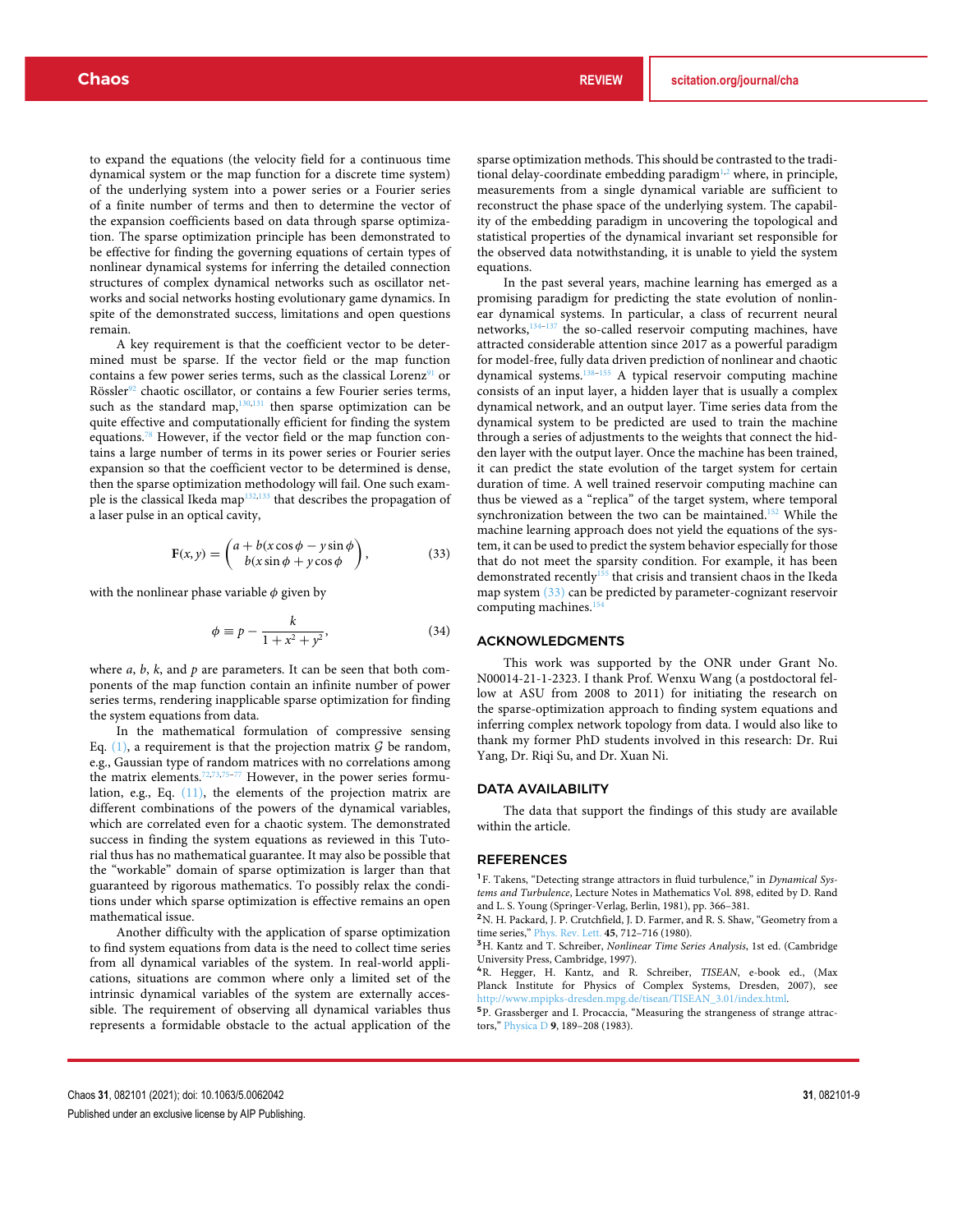<sup>6</sup>P. Grassberger, "Do climatic attractors exist?," Nature **323**, 609–612 (1986).

<sup>7</sup>I. Procaccia, "Complex or just complicated?," Nature **333**, 498–499 (1988). <sup>8</sup>A. Osborne and A. Provenzale, "Finite correlation dimension for stochastic

systems with power-law spectra," Physica D **35**, 357–381 (1989). <sup>9</sup>E. Lorenz, "Dimension of weather and climate attractors," Nature **353**, 241–244

(1991).

<sup>10</sup>M. Ding, C. Grebogi, E. Ott, T. D. Sauer, and J. A. Yorke, "Plateau onset for correlation dimension: When does it occur?," Phys. Rev. Lett. **70**, 3872–3875 (1993).

<sup>11</sup>Y.-C. Lai, D. Lerner, and R. Hayden, "An upper bound for the proper delay time in chaotic time series analysis," Phys. Lett. A **218**, 30–34 (1996).

 $\rm ^{12}Y$  .-C. Lai and D. Lerner, "Effective scaling regime for computing the correlation dimension in chaotic time series analysis," Physica D **115**, 1–18 (1998).

<sup>13</sup>A. Wolf, J. B. Swift, H. L. Swinney, and J. A. Vastano, "Determining Lyapunov exponents from a time series," Physica D **16**, 285–317 (1985).

<sup>14</sup>M. Sano and Y. Sawada, "Measurement of the Lyapunov spectrum from a chaotic time series," Phys. Rev. Lett. **55**, 1082–1085 (1985).

<sup>15</sup>J. P. Eckmann and D. Ruelle, "Ergodic theory of chaos and strange attractors," Rev. Mod. Phys. **57**, 617–656 (1985).

<sup>16</sup>J. P. Eckmann, S. O. Kamphorst, D. Ruelle, and S. Ciliberto, "Liapunov exponents from time series," Phys. Rev. A **34**, 4971–4979 (1986).

<sup>17</sup>R. Brown, P. Bryant, and H. D. I. Abarbanel, "Computing the Lyapunov spectrum of a dynamical system from an observed time series," Phys. Rev. A **43**, 2787–2806 (1991).

<sup>18</sup>T. D. Sauer, J. A. Tempkin, and J. A. Yorke, "Spurious Lyapunov exponents in attractor reconstruction," Phys. Rev. Lett. **81**, 4341–4344 (1998).

<sup>19</sup>T. D. Sauer and J. A. Yorke, "Reconstructing the Jacobian from data with observational noise," Phys. Rev. Lett. **83**, 1331–1334 (1999).

<sup>20</sup>D. P. Lathrop and E. J. Kostelich, "Characterization of an experimental strange

attractor by periodic orbits," <u>Phys. Rev. A **40**, 4028–4031</u> (1989).<br><sup>21</sup> R. Badii, E. Brun, M. Finardi, L. Flepp, R. Holzner, J. Pariso, C. Reyl, and J. Simonet, "Progress in the analysis of experimental chaos through periodic orbits," Rev. Mod. Phys. **66**, 1389–1415 (1994).

<sup>22</sup>D. Pierson and F. Moss, "Detecting periodic unstable points in noisy chaotic and limit-cycle attractors with applications to biology," Phys. Rev. Lett. **75**, 2124–2127 (1995).

<sup>23</sup>X. Pei and F. Moss, "Characterization of low-dimensional dynamics in the crayfish caudal photoreceptor," Nature **379**, 618–621 (1996).

<sup>24</sup>P. So, E. Ott, S. J. Schiff, D. T. Kaplan, T. D. Sauer, and C. Grebogi, "Detecting unstable periodic orbits in chaotic experimental data," Phys. Rev. Lett. **76**, 4705–4708 (1996).

<sup>25</sup>S. Allie and A. Mees, "Finding periodic points from short time series," Phys. Rev. E **56**, 346–350 (1997).

<sup>26</sup>L. M. Pecora, T. L. Carroll, and J. F. Heagy, "Statistics for mathematical properties of maps between time series embeddings," Phys. Rev. E **52**, 3420–3439 (1995).

<sup>27</sup>L. M. Pecora and T. L. Carroll, "Discontinuous and nondifferentiable functions and dimension increase induced by filtering chaotic data," Chaos **6**, 432–439 (1996).

<sup>28</sup>L. M. Pecora, T. L. Carroll, and J. F. Heagy, "Statistics for continuity and differentiability: An application to attractor reconstruction from time series," Fields Inst. Commun. **11**, 49–62 (1997).

<sup>29</sup>C. L. Goodridge, L. M. Pecora, T. L. Carroll, and F. J. Rachford, "Detecting functional relationships between simultaneous time series," Phys. Rev. E **64**, 026221 (2001).

<sup>30</sup>L. M. Pecora, L. Moniz, J. Nichols, and T. Carroll, "A unified approach to attractor reconstruction," Chaos **17**, 013110 (2007).

<sup>31</sup>J. Theiler, "Spurious dimension from correlation algorithms applied to limited time series data," Phys. Rev. A **34**, 2427–2432 (1986).

<sup>32</sup>W. Liebert and H. G. Schuster, "Proper choice of the time-delay for the analysis

of chaotic time-series," <u>Phys. Lett. A **142**,</u> 107–111 (1989).<br><sup>33</sup>W. Liebert, K. Pawelzik, and H. G. Schuster, "Optimal embeddings of chaotic attractors from topological considerations," Europhys. Lett. **14**, 521–526 (1991).

<sup>34</sup>T. Buzug and G. Pfister, "Optimal delay time and embedding dimension for delay-time coordinates by analysis of the glocal static and local dynamic behavior of strange attractors," Phys. Rev. A **45**, 7073–7084 (1992).

<sup>35</sup>G. Kember and A. C. Fowler, "A correlation-function for choosing time delays in-phase portrait reconstructions," Phys. Lett. A 1**79**, 72–80 (1993).<br><sup>36</sup>M. T. Rosenstein, J. J. Collins, and C. J. D. Luca, "Reconstruction expansion as a

geometry-based framework for choosing proper delay times," Physica D **73**, 82–98 (1994).

<sup>37</sup>T. D. Sauer, J. A. Yorke, and M. Casdagli, "Embedology," J. Stat. Phys. **65**, 579–616 (1991).

<sup>38</sup>Y.-C. Lai and T. Tél, *Transient Chaos—Complex Dynamics on Finite Time Scales*, 1st ed. (Springer, New York, 2011).

<sup>39</sup>J. Jánosi, L. Flepp, and T. Tél, "Exploring transient chaos in an NMR-laser experiment," Phys. Rev. Lett. **73**, 529–532 (1994).

<sup>40</sup>J. Jánosi and T. Tél, "Time-series analysis of transient chaos," Phys. Rev. E **49**, 2756–2763 (1994).

<sup>41</sup>M. Dhamala, Y.-C. Lai, and E. J. Kostelich, "Detecting unstable periodic orbits from transient chaotic time series," Phys. Rev. E **61**, 6485–6489 (2000).

<sup>42</sup>M. Dhamala, Y.-C. Lai, and E. J. Kostelich, "Analysis of transient chaotic time series," Phys. Rev. E **64**, 056207 (2001).

43<sub>I.</sub> Triandaf, E. Bollt, and I. B. Schwartz, "Approximating stable and unstable manifolds in experiments," Phys. Rev. E **67**, 037201 (2003).

<sup>44</sup>S. R. Taylor and S. A. Campbell, "Approximating chaotic saddles in delay differential equations," Phys. Rev. E **75**, 046215 (2007).

<sup>45</sup>J. D. Farmer and J. J. Sidorowich, "Predicting chaotic time series," Phys. Rev. Lett. **59**, 845–848 (1987).

<sup>46</sup>M. Casdagli, "Nonlinear prediction of chaotic time series," Physica D **35**, 335–356 (1989).

 $\rm ^{47}G.$  Sugihara, B. T. Grenfell, and R. M. May, "Distinguishing error from chaos in ecological time series," Philos. Trans. R. Soc. B **330**, 235–251 (1990).

<sup>48</sup>J. Kurths and A. A. Ruzmaikin, "On forecasting the sunspot numbers," Solar Phys. **126**, 407–410 (1990).

<sup>49</sup>P. Grassberger and T. Schreiber, "Nonlinear time sequence analysis," Int. J. Bifurcation Chaos **1**, 521–547 (1990).

<sup>50</sup>G. Gouesbet, "Reconstruction of standard and inverse vector fields equivalent to a Rössler system," Phys. Rev. A **44**, 6264–6280 (1991).

<sup>51</sup>A. A. Tsonis and J. B. Elsner, "Nonlinear prediction as a way of distinguishing chaos from random fractal sequences," Nature **358**, 217–220 (1992).

<sup>52</sup>E. Baake, M. Baake, H. G. Bock, and K. M. Briggs, "Fitting ordinary differential equations to chaotic data," Phys. Rev. A **45**, 5524–5529 (1992).

53<br>A. Longtin, "Nonlinear forecasting of spike trains from sensory neurons," Int. J. Bifurcation Chaos **3**, 651–661 (1993).

<sup>54</sup>D. B. Murray, "Forecasting a chaotic time series using an improved metric for embedding space," Physica D **68**, 318–325 (1993).

<sup>55</sup>T. Sauer, "Reconstruction of dynamical systems from interspike intervals," Phys. Rev. Lett. **72**, 3811–3814 (1994).

 $\overline{\bf{56}}_{\rm G}$  Sugihara, "Nonlinear forecasting for the classification of natural time series," Philos. Trans. R. Soc. A **348**, 477–495 (1994).

<sup>57</sup>B. Finkenstädt and P. Kuhbier, "Forecasting nonlinear economic time series: A simple test to accompany the nearest neighbor approach," Empirical Econ. **20**, 243–263 (1995).

<sup>58</sup>U. Parlitz, "Estimating model parameters from time series by autosynchronization," Phys. Rev. Lett. **76**, 1232 (1996).

<sup>59</sup>S. J. Schiff, P. So, T. Chang, R. E. Burke, and T. Sauer, "Detecting dynamical interdependence and generalized synchrony through mutual prediction in a neural ensemble," Phys. Rev. E **54**, 6708–6724 (1996).

<sup>60</sup>G. G. Szpiro, "Forecasting chaotic time series with genetic algorithms," Phys. Rev. E **55**, 2557–2568 (1997).

 $^{\textbf{\textup{61}}}$  R. Hegger, H. Kantz, and T. Schreiber, "Practical implementation of nonlinear time series methods: The TISEAN package," Chaos 9, 413-435 (1999)

<sup>62</sup>R. Hegger, H. Kantz, L. Matassini, and T. Schreiber, "Coping with nonstationarity by overembedding," Phys. Rev. Lett. **84**, 4092–4095 (2000).

<sup>63</sup>S. Sello, "Solar cycle forecasting: A nonlinear dynamics approach," Astron. Astrophys. **377**, 312–320 (2001).

<sup>64</sup>T. Matsumoto, Y. Nakajima, M. Saito, J. Sugi, and H. Hamagishi, "Reconstructions and predictions of nonlinear dynamical systems: A hierarchical Bayesian

approach," IEEE Trans. Signal Proc. **49,** 2138–2155 (2001).<br><sup>65</sup>L. A. Smith, "What might we learn from climate forecasts?," Proc. Natl. Acad. Sci. U.S.A. **19**, 2487–2492 (2002).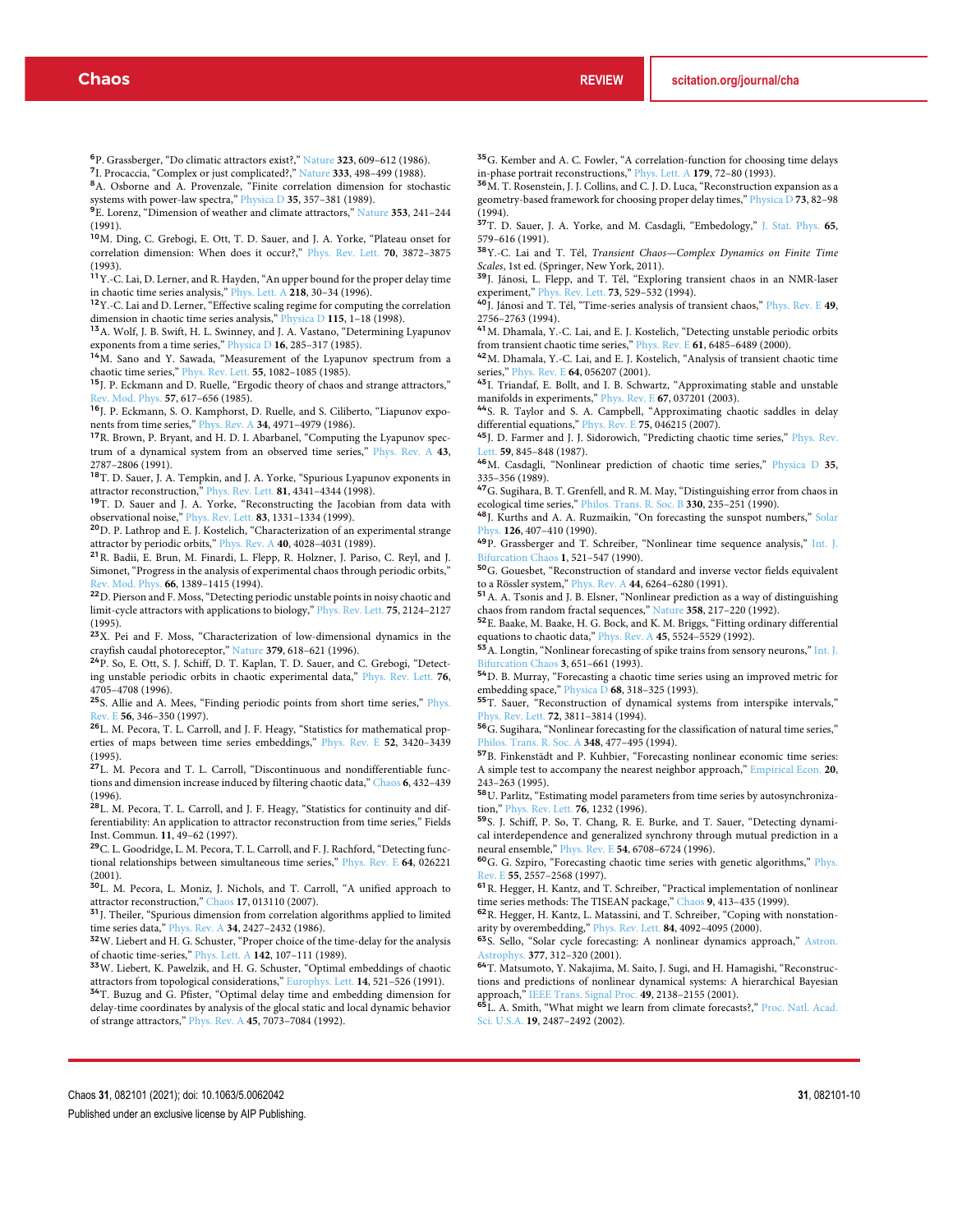<sup>66</sup>K. Judd, "Nonlinear state estimation, indistinguishable states, and the extended kalman filter," Physica D **183**, 273–281 (2003).

<sup>67</sup>T. D. Sauer, "Reconstruction of shared nonlinear dynamics in a network," Phys. Rev. Lett. **93**, 198701 (2004).

<sup>68</sup>C. Tao, Y. Zhang, and J. J. Jiang, "Estimating system parameters from chaotic time series with synchronization optimized by a genetic algorithm," Phys. Rev. E **76**, 016209 (2007).

<sup>69</sup>J. P. Crutchfield and B. McNamara, "Equations of motion from a data series," Complex Syst. **1**, 417–452 (1987).

<sup>70</sup>E. M. Bollt, "Controlling chaos and the inverse Frobenius-Perron problem: Global stabilization of arbitrary invariant measures," Int. J. Bifurcation Chaos **10**, 1033–1050 (2000).

<sup>71</sup>C. Yao and E. M. Bollt, "Modeling and nonlinear parameter estimation with Kronecker product representation for coupled oscillators and spatiotemporal systems," Physica D **227**, 78–99 (2007).

<sup>72</sup>E. Candès, J. Romberg, and T. Tao, "Robust uncertainty principles: Exact signal reconstruction from highly incomplete frequency information," IEEE Trans. Inf. Theory **52**, 489–509 (2006).

<sup>73</sup>E. Candès, J. Romberg, and T. Tao, "Stable signal recovery from incomplete and inaccurate measurements," Commun. Pure Appl. Math. **59**, 1207–1223  $(2006)$ 

<sup>74</sup>E. Cande`s, "Compressive sampling," in *Proceedings of the International Congress of Mathematicians* (Madrid, Spain, 2006), Vol. 3, pp. 1433–1452.

<sup>75</sup>D. Donoho, "Compressed sensing," IEEE Trans. Inf. Theory **52**, 1289–1306  $(2006)$ 

<sup>76</sup>R. G. Baraniuk, "Compressed sensing," IEEE Signal Process. Mag. **24**, 118–121 (2007).

<sup>77</sup>E. Cande`s and M. Wakin, "An introduction to compressive sampling," IEEE Signal Process. Mag. **25**, 21–30 (2008).

<sup>78</sup>W.-X. Wang, R. Yang, Y.-C. Lai, V. Kovanis, and C. Grebogi, "Predicting catastrophes in nonlinear dynamical systems by compressive sensing," Phys. Rev. Lett. **106**, 154101 (2011).

<sup>79</sup>W.-X. Wang, Y.-C. Lai, C. Grebogi, and J.-P. Ye, "Network reconstruction based on evolutionary-game data via compressive sensing," Phys. Rev. X **1**, 021021

(2011).<br><sup>80</sup>W.-X. Wang, R. Yang, Y.-C. Lai, V. Kovanis, and M. A. F. Harrison, "Timeseries-based prediction of complex oscillator networks via compressive sensing," Europhys. Lett. **94**, 48006 (2011).

<sup>81</sup>R.-Q. Su, X. Ni, W.-X. Wang, and Y.-C. Lai, "Forecasting synchronizability of complex networks from data," Phys. Rev. E **85**, 056220 (2012).

<sup>82</sup>R.-Q. Su, W.-X. Wang, and Y.-C. Lai, "Detecting hidden nodes in complex networks from time series," Phys. Rev. E **85**, 065201 (2012).

<sup>83</sup>R.-Q. Su, Y.-C. Lai, and X. Wang, "Identifying chaotic FitzHugh-Nagumo

neurons using compressive sensing," Entropy **16**, 3889–3902 (2014). <sup>84</sup>R.-Q. Su, Y.-C. Lai, X. Wang, and Y.-H. Do, "Uncovering hidden nodes in complex networks in the presence of noise," Sci. Rep. **4**, 3944 (2014).

85 Z. Shen, W.-X. Wang, Y. Fan, Z. Di, and Y.-C. Lai, "Reconstructing propagation networks with natural diversity and identifying hidden sources," Nat. Communication **5**, 4323 (2014).

<sup>86</sup>R.-Q. Su, W.-W. Wang, X. Wang, and Y.-C. Lai, "Data based reconstruction of complex geospatial networks, nodal positioning, and detection of hidden node," R. Soc. Open Sci. **3**, 150577 (2016).

87Professor E. M. Bollt from Clarkson University conceived the same idea of exploiting sparse optimization for discovering system equations from data, private communication (2019).

<sup>88</sup>A. A. R. AlMomani, S. Jie, and E. M. Bollt, "How entropic regression beats the outliers problem in nonlinear system identification," Chaos **30**, 013107 (2020).<br><sup>89</sup>The idea of using sparse optimization to discover system equations was also

published in 2016 [S. L. Brunton, J. L. Proctor, and J. Nathan Kutz, "Discovering governing equations from data by sparse identification of nonlinear dynamical systems, " Proc. Natl. Acad. Sci. U.S.A. **1**13, 3932–3937 (2016)] by Professor Kutz's group at the University of Washington. On October 8, 2015, Professor Kutz gave a talk at an AFOSR (Air Force Office of Scientific Research) Program Review meeting about this idea. The author of the present manuscript (Y.-C.L.) was in

the audience and rose to point out politely that the idea had already been published in 2011 by the ASU group, and he immediately forwarded the 2011 paper to Professor Kutz.

<sup>90</sup>R. Yang, Y.-C. Lai, and C. Grebogi, "Forecasting the future: Is it possible for time-varying nonlinear dynamical systems?," Chaos **22**, 033119 (2012). <sup>91</sup>E. N. Lorenz, "Deterministic nonperiodic flow," J. Atmos. Sci. **20**, 130–141

(1963). <sup>92</sup>O. E. Rössler, "Equation for continuous chaos," Phys. Lett. A **57**, 397–398

(1976).

93 C. Grebogi, E. Ott, and J. A. Yorke, "Crises, sudden changes in chaotic attractors and chaotic transients," Physica D **7**, 181–200 (1983).

94 M. Dhamala and Y.-C. Lai, "Controlling transient chaos in deterministic flows with applications to electrical power systems and ecology," Phys. Rev. E **59**, 1646–1655 (1999).

<sup>95</sup>K. McCann and P. Yodzis, "Nonlinear dynamics and population disappearances," Am. Nat. **144**, 873–879 (1994).

<sup>96</sup>A. Hastings, K. C. Abbott, K. Cuddington, T. Francis, G. Gellner, Y.-C. Lai, A. Morozov, S. Petrivskii, K. Scranton, and M. L. Zeeman, "Transient phenomena in ecology," Science **361**, eaat6412 (2018).

<sup>97</sup>W. Wang, Y.-C. Lai, and C. Grebogi, "Data based identification and prediction of nonlinear and complex dynamical systems," Phys. Rep. **644**, 1–76 (2016).

<sup>98</sup>M. E. J. Newman, *Networks: An Introduction* (Oxford University Press, Oxford, 2010).

<sup>99</sup>M. A. Nowak and R. M. May, "Evolutionary games and spatial chaos," Nature **359**, 826–829 (1992).

<sup>100</sup>C. Hauert and M. Doebeli, "Spatial structure often inhibits the evolution of

cooperation in the snowdrift game," Nature 428, 643–646 (2004).<br><sup>101</sup>G. Szabó and C. Tőke, "Evolutionary prisoner's dilemma game on a square lattice," Phys. Rev. E **58**, 69–73 (1998).

<sup>102</sup>F. C. Santos, M. D. Santos, and J. M. Pacheco, "Social diversity promotes the emergence of cooperation in public goods games," Nature **454**, 213–216 (2008).

<sup>103</sup>X. Han, Z. Shen, W.-X. Wang, and Z. Di, "Robust reconstruction of complex networks from sparse data," Phys. Rev. Lett. **114**, 028701 (2015).

<sup>104</sup>J. Li, Z. Shen, W.-X. Wang, C. Grebogi, and Y.-C. Lai, "Universal data-based method for reconstructing complex networks with binary-state dynamics," Phys. Rev. E **95**, 032303 (2017).

<sup>105</sup>F. Santosa and W. W. Symes, "Linear inversion of band-limited reflection seismograms," SIAM J. Sci. Stat. Comp. **7**, 1307–1330 (1986).

<sup>106</sup>J. Friedman, T. Hastie, and R. Tibshirani, *The Elements of Statistical Learning* (Springer, Berlin, 2001).

<sup>107</sup>F. Pedregosa, G. Varoquaux, A. Gramfort, V. Michel, B. Thirion, O. Grisel, M. Blondel, P. Prettenhofer, R. Weiss, V. Dubourg *et al.*, "Scikit-learn: Machine learning in python," J. Mach. Learn. Res. **12**, 2825–2830 (2011).

<sup>108</sup>A. Barrat, M. Barthelemy, and A. Vespignani, *Dynamical Processes on Complex Networks* (Cambridge University Press, 2008).

<sup>109</sup>A. Kumar, S. Rotter, and A. Aertsen, "Spiking activity propagation in neuronal networks: Reconciling different perspectives on neural coding," Nat. Rev. Neurosci. **11**, 615–627 (2010).

<sup>110</sup>G. Szabó and G. Fath, "Evolutionary games on graphs," Phys. Rep. **446**, 97–216 (2007).

<sup>111</sup>R. Pastor-Satorras, C. Castellano, P. Van Mieghem, and A. Vespignani, "Epidemic processes in complex networks," Rev. Mod. Phys. **87**, 925–979 (2015).

<sup>112</sup>J. Shao, S. Havlin, and H. E. Stanley, "Dynamic opinion model and invasion percolation," Phys. Rev. Lett. **103**, 018701 (2009).

percolation, Filys. Nev. Lett. 100, 010/01 (2007).<br><sup>113</sup>C. Granell, S. Gómez, and A. Arenas, "Dynamical interplay between awareness and epidemic spreading in multiplex networks," Phys. Rev. Lett. **111**, 128701 (2013).

<sup>114</sup>F. C. Santos and J. M. Pacheco, "Scale-free networks provide a unifying framework for the emergence of cooperation," Phys. Rev. Lett. **95**, 098104 (2005). <sup>115</sup>A. Koseska, E. Volkov, and J. Kurths, "Oscillation quenching mechanisms: Amplitude vs oscillation death," Phys. Rep. **531**, 173–199 (2013).

<sup>116</sup>S. V. Buldyrev, R. Parshani, G. Paul, H. E. Stanley, and S. Havlin, "Catastrophic cascade of failures in interdependent networks," Nature **464**, 1025–1028 (2010).

<sup>117</sup>M. Galbiati, D. Delpini, and S. Battiston, "The power to control," Nat. Phys. **9**, 126–128 (2013).